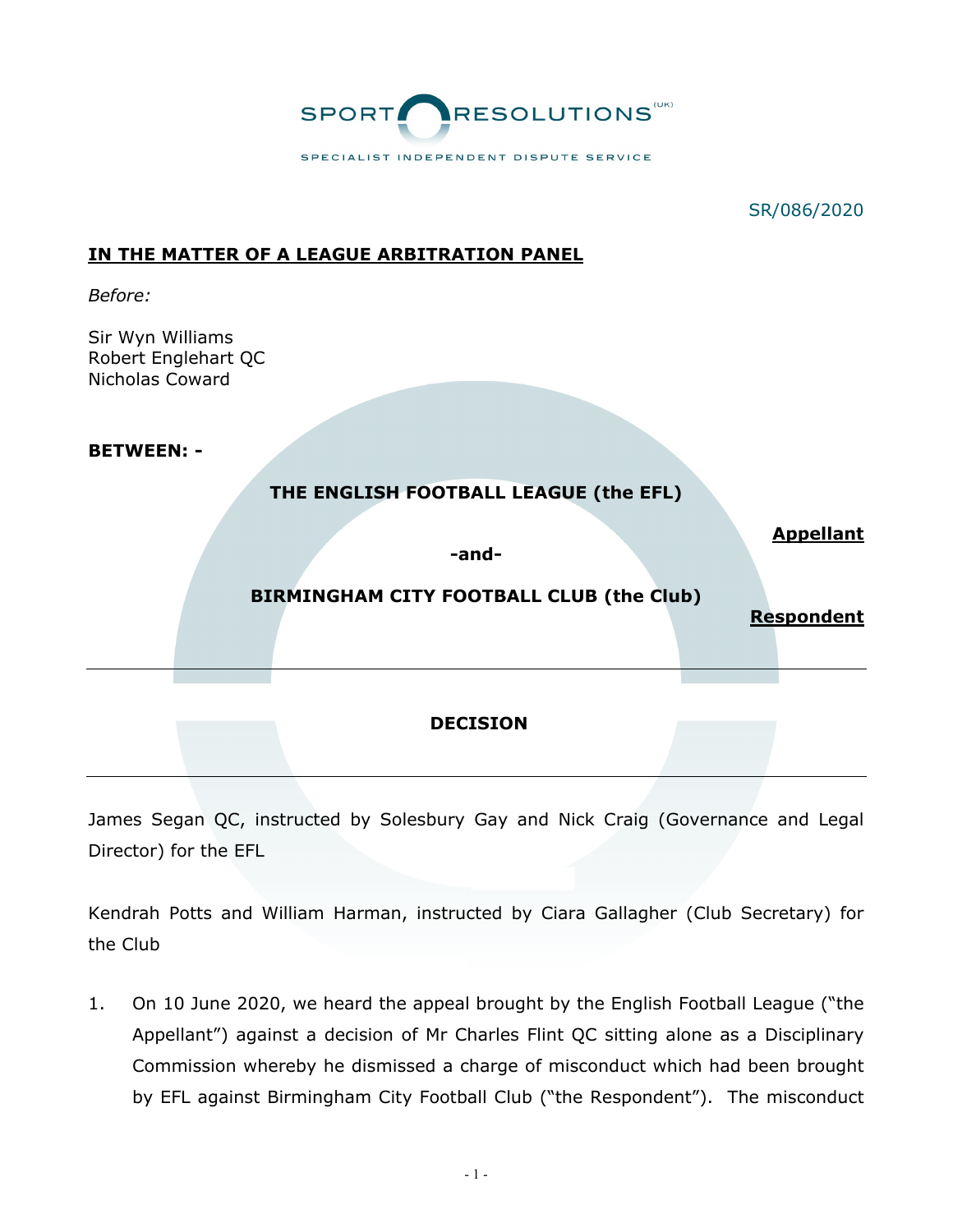alleged was specified in a letter dated 19 May 2019, to which we refer, more fully, below.

- 2. At the conclusion of the appeal hearing, we indicated that we would notify the parties of our decision as soon as we were able and that we would provide written reasons for our decision as soon as reasonably practicable.
- 3. By email dated 11 June 2020, sent on our behalf by Matt Berry of Sport Resolutions, we notified the parties of the following unanimous decisions. First, that the Appellant's appeal was allowed and that the charge brought by the Appellant against the Respondent was proved. Second, that the sanction imposed upon the Respondent for its misconduct was a reprimand.
- 4. We set out below our reasons for reaching those decisions.

## The EFL, its Regulations, Rules and Member Clubs

- 5. "English Football League" is the name under which the company known as The Football League Limited conducts its business. The Memorandum of Association of the company include the following amongst the objects for which the company was incorporated.
	- "3.1 To be a governing body for Member Clubs and to represent and further the interests of the game of Association Football, the League and Member Clubs.
	- 3.2 To organise an annual league competition for Member Clubs…
	- 3.3 To regulate the activities of Member Clubs and their respective officers, employees, registered players and agents."
- 6. The Appellant publishes regulations known as *"the EFL Regulations"* on an annual basis. Unless the context dictates otherwise the phrase "*the Regulations"* is used as shorthand for the regulations issued in each year, The Regulations are comprehensive as is to be expected given that they are intended to define and regulate the relationship between the Appellant and its member clubs.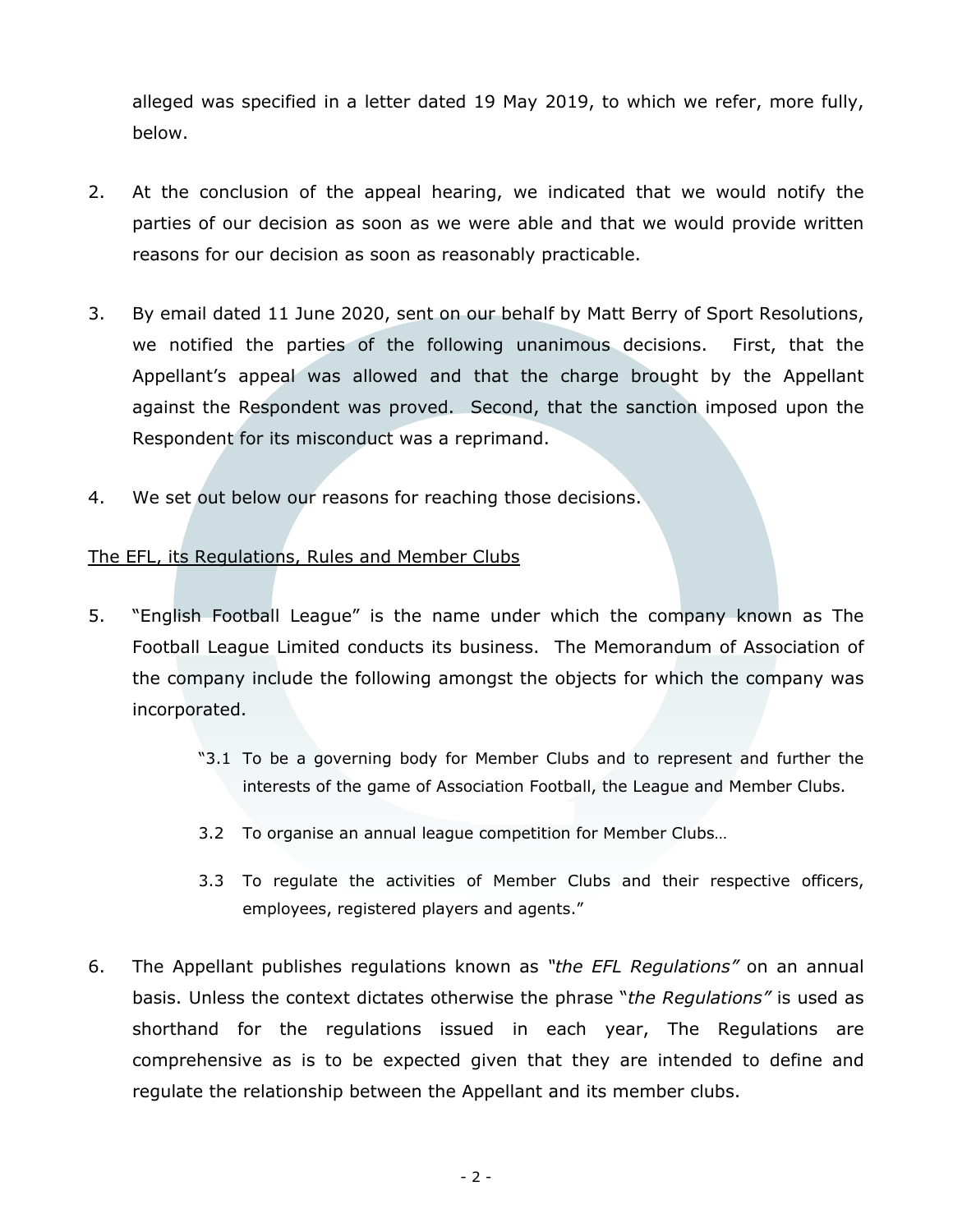- 7. Section 1 of the Regulations is concerned, primarily, with the definition of various words and phrases used in the Regulations. The word club has more than one meaning, but when spelt "*Club*" means "*any Association Football club which is, from time to time, a member of The League*". The words "*The League*" are defined to mean "*the Football League Limited*". The phrase "*Member Club*" means "*Any Club which is from time to time a member of The League in accordance with the League's Articles of Association and these Regulations*". "*Misconduct*" includes "*a breach of an Order, requirement, direction or instruction of The League*".
- 8. Section 2 of the Regulations is entitled "*Membership*". Paragraph 3.1 of that Section provides that membership of The League shall constitute an agreement between The League and each Club to be bound by and comply with "*these regulations and the Articles of Association*".
- 9. Section 4 of the Regulations contains detailed provisions relating to "*Clubs*". Paragraph 16 of the section is concerned with Clubs' financial records. In summary, all Clubs are obliged to keep financial records which accord with the provisions of the Rules of the Football Association and each club is obliged, too, to submit a copy of its annual accounts to the Appellant within a timescale specified in the Regulations.
- 10. At all material times the member clubs of the Appellant competed in three divisions, the Championship, the First Division and the Second Division. Paragraph 16.6 of the Regulations imposes an obligation upon those Clubs which are members of and compete in the Championship. These clubs are obliged, by 31 March in each season, to provide to the Appellant "*Future Financial Information*". This phrase encompasses *"projected profit and loss accounts, cash flow, balance sheets and relevant explanatory notes……"*.
- 11. Paragraph 16.19 provides:
	- "16.19 The League shall have the powers set out in Regulation 16.20 if:
	- 16.19.1 The Championship Club has failed to submit to The League annual accounts as required by Regulation 16.2 and 16.3; or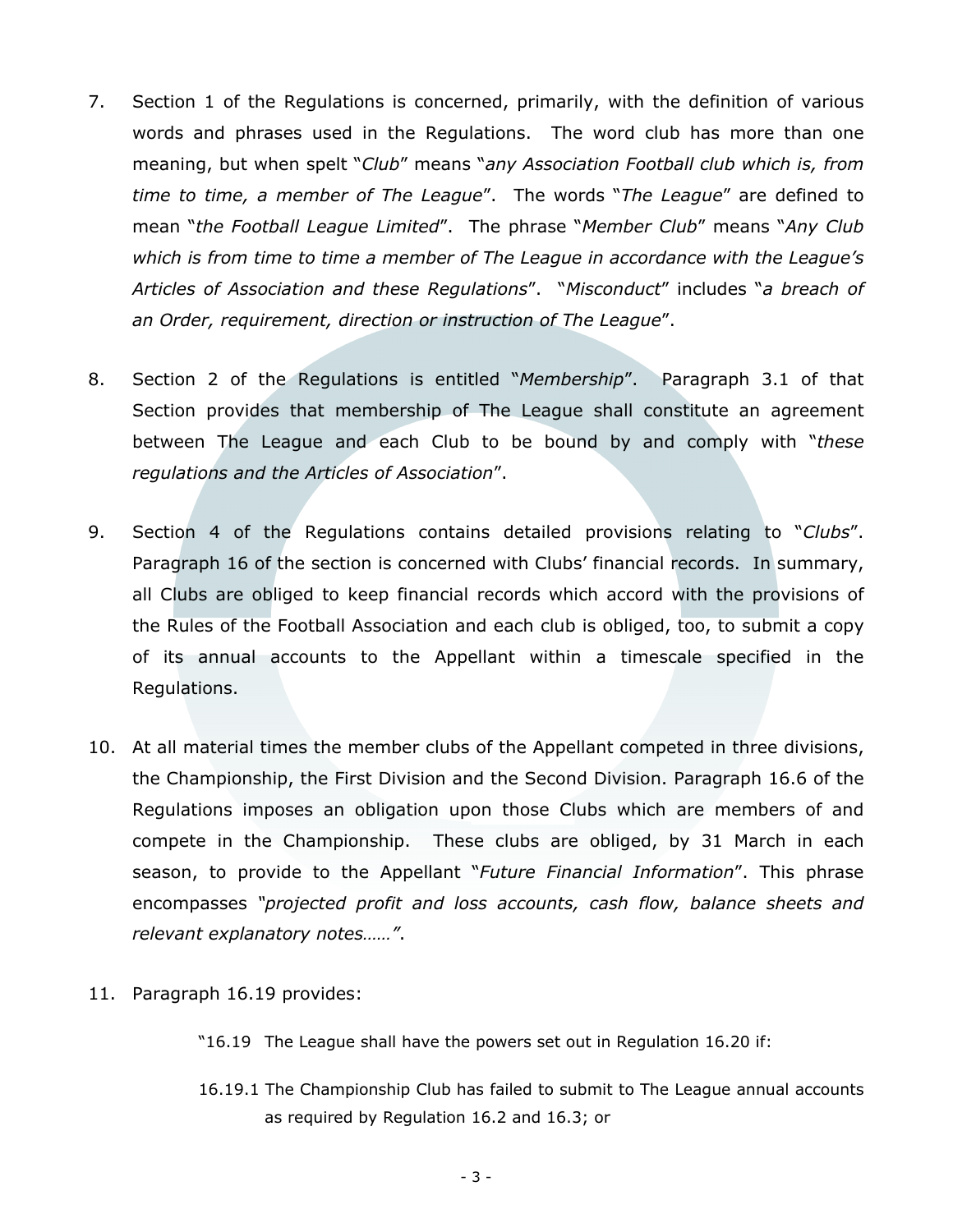- 16.19.2 The Championship Club has failed to submit to The League interim accounts as required by Regulation 16.11; or
- 16.19.3 The Championship Club has failed to submit to The League the Future Financial Information as required by Regulation 16.16…"

Paragraph 16.20 provides:

- "16.20 The powers referred to in Regulation 16.19 are:
- 16.20.1 To require the Championship Club to submit, agree and adhere to a budget which shall include, but not be limited to, Transfer Fees, Compensation Fees, Loan Fees or subsequent payments which become due under the terms of any transfer, Players' remuneration and fees payable to any intermediary…"
- 12. Section 8 of the Regulations relates to investigations and disciplinary proceedings. Section 9 is concerned with arbitration (which includes appeals from decisions of disciplinary commissions). We deal with the salient parts of Section 9 of the Regulations below.
- 13. As from the season 2016/17, Rules known as the *Championship Profitability & Sustainability Rules* ("the P&S Rules") were adopted by the Appellant and were expressed to be "*supplemental to the Regulations*". In this decision it is unnecessary to set out these Rules in detail (save for Rule 2.9 as to which see below). An informative account of predecessor rules (Financial Fair Play Rules (FFP)) and their rationale is to be found in the Arbitral Award dated 19 October 2017 in the dispute between Queens Park Rangers FC v EFL. The P&S Rules, although different in some respects as to their detail, share identical or virtually identical objectives to FFP. They are to introduce more discipline and rationality into club finances, to encourage responsible spending for the long-term benefit of football and to protect the long-term viability and sustainability of league football.
- 14. By virtue of Rule 2.9 of the P&S Rules, if the aggregation of a Club's Adjusted Earnings Before Tax for a three year period results in a loss that exceeds the "*Upper Loss Threshold*" (calculated in accordance with Rule 3), then: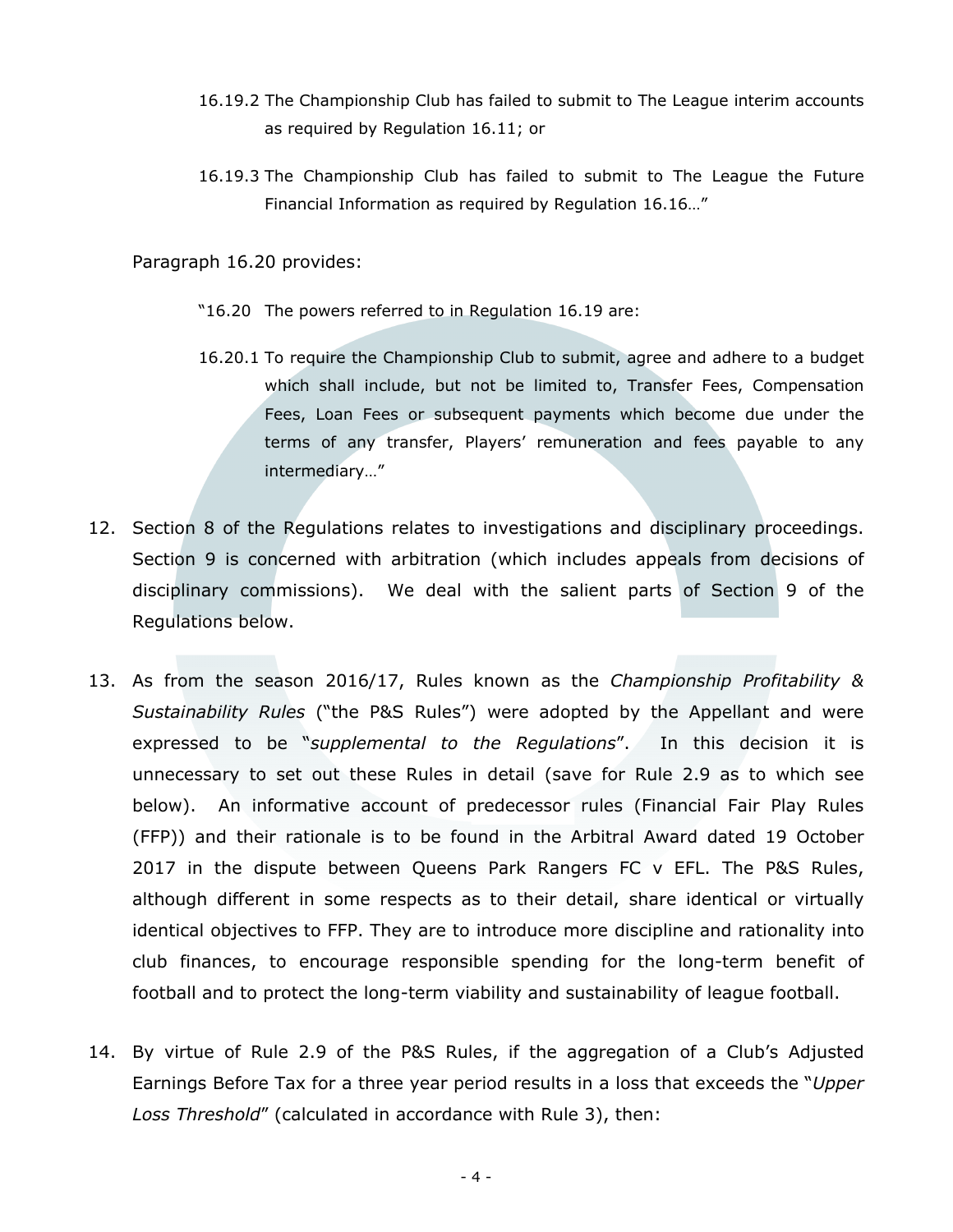- "2.9.1 The Executive may exercise its powers set out in Regulation 16.20.
- 2.9.2 The Club shall be treated as being in breach of these Rules and accordingly The League shall refer the breach to the Disciplinary Commission in accordance with Section 8 of the Regulations."

By virtue of Rule 3.1, at all times material to this case the annual upper loss threshold for Championship clubs was £13 million.

15. The Respondent is a Member Club of the Appellant which participates in the Championship. It is common ground that the legal relationship between the Appellant and Respondent is governed by the Regulations and that the Regulations constitute a written contract between them.

#### Relevant Background Facts

- 16. In the season 2015/16, the Respondent incurred an annual adjusted loss of £1.982m. In the following season (2016/17), the annual adjusted loss was £12.944m. In season 2017/18, the annual adjusted loss was £33.861m. Over that three-year period the aggregate loss suffered by the Respondent was £48.787m, with the consequence that the upper loss threshold of  $E39$  million over that same period was exceeded by £9.787m. Self-evidently, on the figures, the trend was of increasing losses during the three-year period. The evidence filed by EFL before the Commission (which was not challenged by cross-examination) was to the effect that as at the summer of 2018, EFL believed not just there had been a breach of the P&S Rules in the period 2015 to 2018 but that there was a very significant risk that the Respondent would continue to exceed the upper loss threshold in the season 2018/19 and the following seasons (thereby continuing its breach of the P&S Rules).
- 17. By letter dated 13 July 2018, the Appellant notified the Respondent that it was contemplating taking action against the Respondent by reason of its actual and potential breaches of the Rules. The letter detailed two possible courses of action which were under contemplation. First, the Appellant was considering referring the Respondent to a Disciplinary Commission in accordance with Rule 2.9.2 of the P&S Rules by virtue of its breach of the P&S Rules. The Respondent was notified that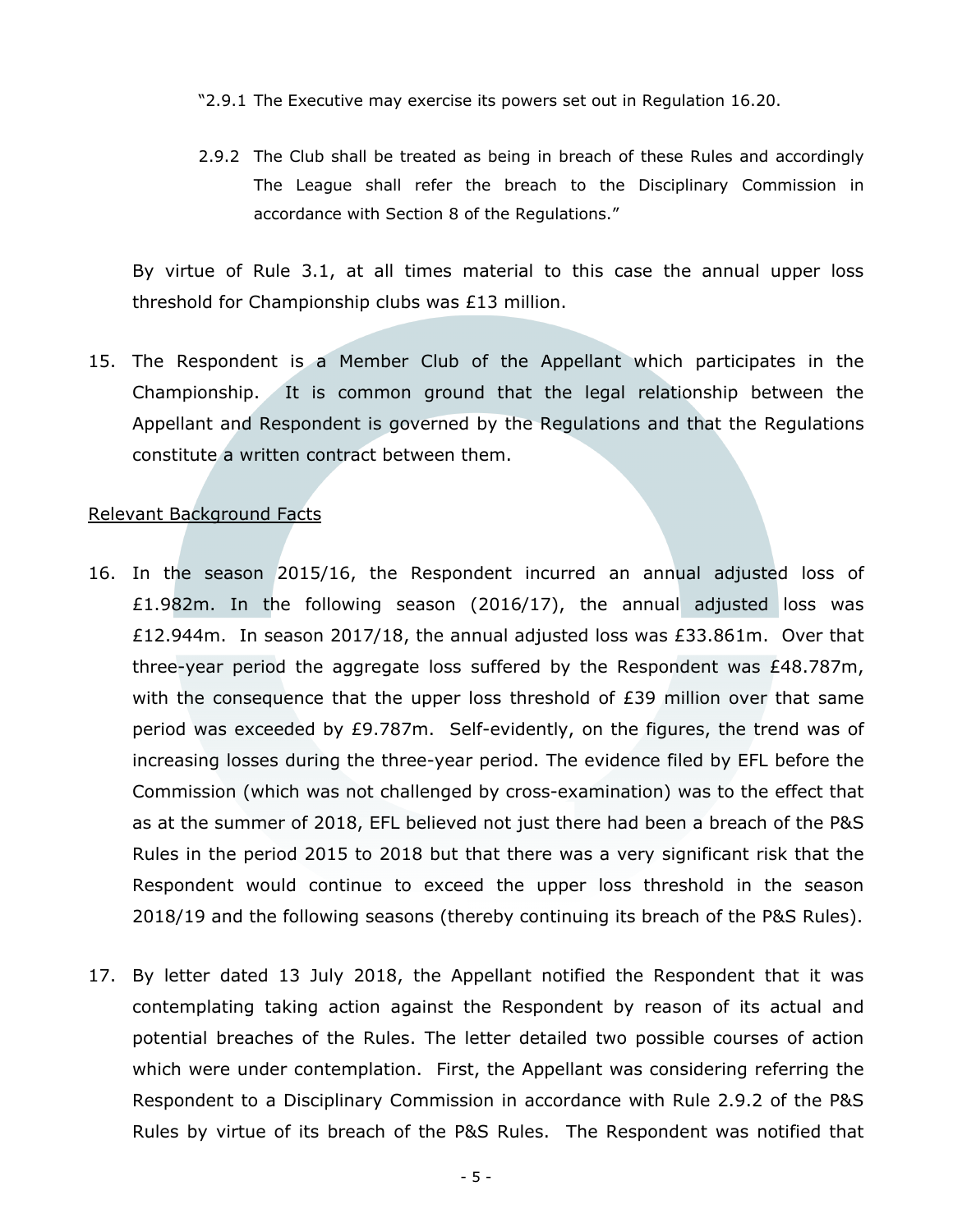this proposal would be recommended to the Appellant's Board. Second, the Respondent was notified that the Appellant might invoke its power under P&S Rule 2.9.1 to exercise the powers conferred upon it by Regulation 16.20, i.e. it might require the Respondent to "*submit, agree and adhere to a budget…*". In relation to this possible course of action, the Respondent was invited to provide written submissions to the Appellant by "*no later than 4:00pm on 20 July 2018*".

- 18. On 26 July 2018, the Board of the Appellant resolved to refer the Respondent to a Disciplinary Commission for breach of the P&S Rules in accordance with Rule 2.9.2.
- 19. By email dated 30 July 2018, the Respondent provided written submissions to the Appellant (albeit late), as it had been invited to do in the letter of 13 July. In summary, it set out its proposed maximum and minimum expenditure on players in the summer transfer window which was about to open. In reality it sought approval from the Appellant to spend the maximum it had specified. It also set out a list of players it proposed to transfer immediately and in the summer transfer window of 2019. The written submissions did not read as a comprehensive "budget" for the Respondent in a particular year; rather the submissions' focus was upon the Respondent's proposals for buying and selling players over the course of the year August 2018 to August 2019.
- 20. The Club's proposals elicited a very swift and essentially negative response from the Appellant which was contained in an email dated 1 August 2018 together with an attached letter of the same date. The email was short and, no doubt, was intended only as an introduction to the letter attached. It is of some note that the email described the letter as seeking to *"set out the terms of the Business Plan that would be acceptable to the EFL under the provisions of Regulation 16.20"*. The letter began with specific reference to the terms of Regulation 16.20. It went on the describe the Respondent's submissions of 30 July as going *"far beyond that which could reasonably expected given the latest financial return under the P&S Rules"*. It alleged that the information available to the Appellant *"illustrates that the Club has not fully embraced the objectives the Rules seek to achieve"*. It then continued:-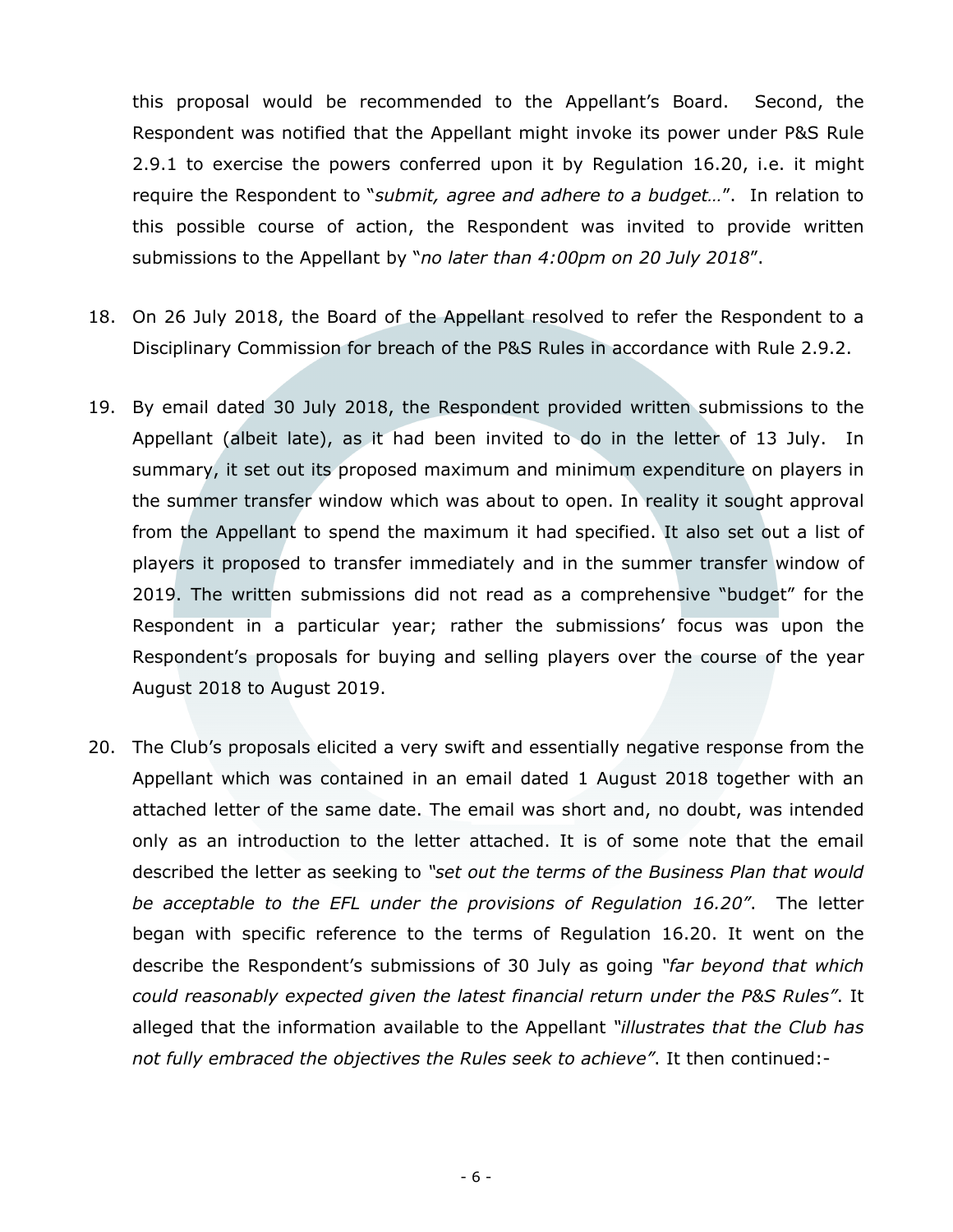"Accordingly, the EFL has determined that it is appropriate to require the Club to agree and adhere to a number of conditions relating to the Club's budgets, including player related expenditure. Those conditions commence with immediate effect and are intended to help ensure that the Club works towards compliance with the P&S Rules through overall cost reductions, principally through player sales but at the same time allowing the Club to secure replacement players albeit at a reduced cost.

The conditions are as follows:

 1) The Club will be permitted to register up to six new professional 'first team' players, as follows:

- a) if it so chooses, the Club can register Kristian Pederson based on the Transfer Agreement and Playing Contract lodged with the EFL on 29 June 2018; and
- b) a further five players may be signed as contract players subject to the following restrictions:
	- i. no transfer / compensation fee (other than a future sell on amount);
	- ii. basic wages in the player contract are to be capped at no more than per week per player (and may not be aggregated). Any image rights payments are included within that cap; and
	- iii. appearance fees, signing on fees, intermediary fees and bonuses are to be in line with the Club's normal parameters.

Should the Club choose not to proceed with the registration of Pederson, then a sixth player can be registered subject to the terms set out in paragraph b) above.

Applications to register younger players (e.g. under 23 Squad players) will be considered on their merits, but subject always to a restriction on eligibility so that they cannot play first team unless otherwise permitted by the EFL. That restriction will need to be noted in the Player's contract.

2) Prior to the 1 February 2019, the Club is required to complete the sale of registered players which, after taking into account the costs associated with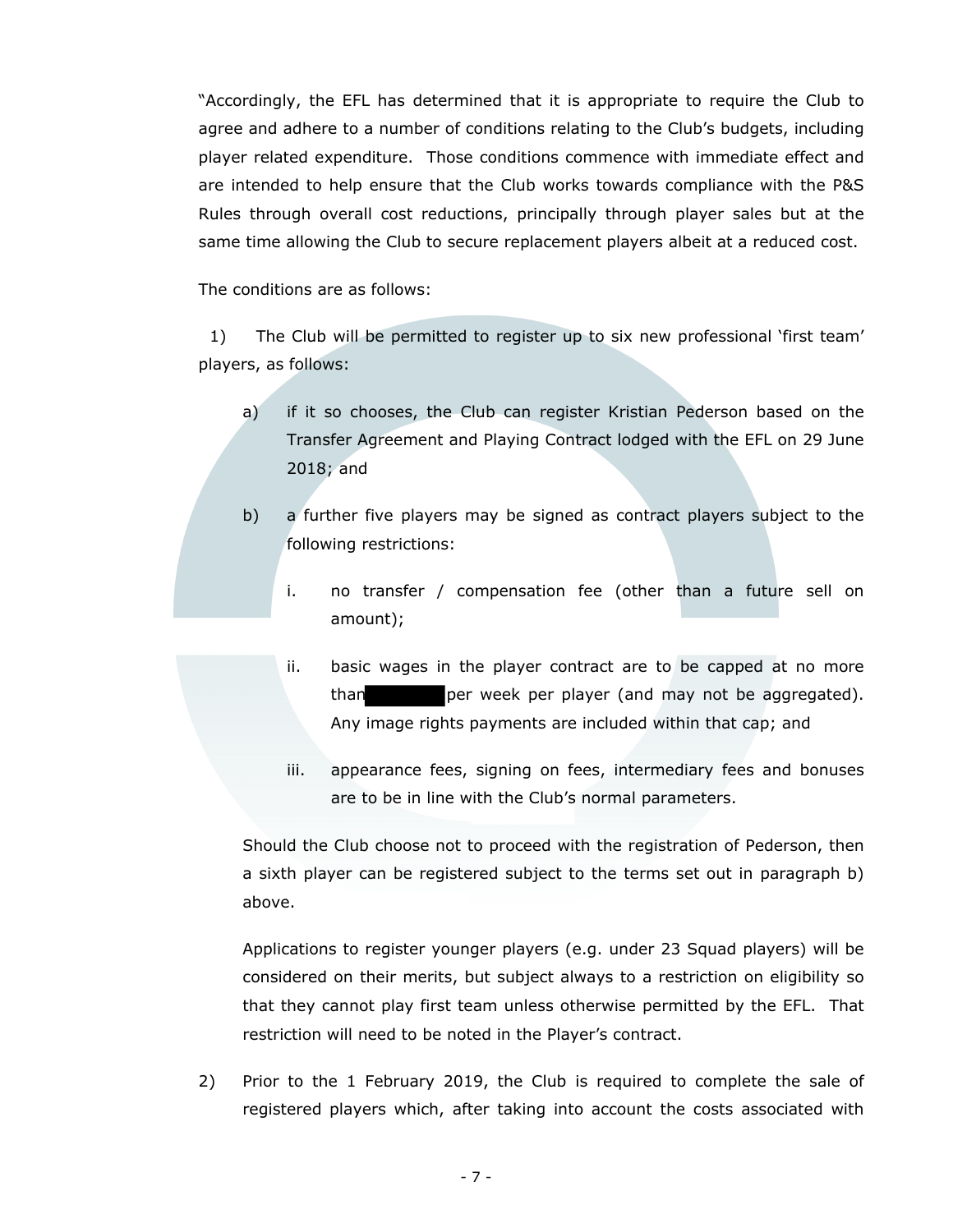any registrations permitted by the EFL, generate a cost saving to the Club of not less than £9m to be made up of profit on player sales, a reduction in player wages and/or a reduction in player amortisation charges in the 2019 season. The amount has been determined by reference to not only the Club's current financial results, but also taking into account some of the potential savings identified by the Club itself in its submission of 30 July. The objective of the above costs saving is to put the Club on a trajectory in order to achieve an Adjusted Earnings Before Tax for 2019/20 and beyond, but does not exceed the Annual Upper Loss Threshold. Should you require further clarification on how the EFL will calculate this saving, please contact Jim Karran.

- 3) The cost of signing new players must be met by way of equity injections from the current owner, Mr Suen, and cannot be supported by debt funding (including for the avoidance of doubt the proposed forward selling of ticket and / or commercial revenues)…
- 4) The Club shall not later than 14 February 2019 provide to the EFL:
	- a) audited financial statements for financial year ending 30 June 2018;
	- b) management accounts for the period ending 31 December 2018; and
	- c) Future Financial Information covering the period through until June 2020, together with forecast P&S results for the 2018/19 and 2019/20 Reporting Periods.

The EFL will then determine what if any restrictions are required for season 2019/20, the objective being to ensure that the Club's Adjusted Earnings Before Tax for each of seasons 2019/20 and beyond do not exceed the annual upper loss threshold in the relevant seasons."

The letter ended with an explicit warning that if some or all of the players permitted to be registered under Condition 1) were so registered, the failure to comply with Conditions 2), 3) and 4) would constitute misconduct and might result in separate disciplinary proceedings.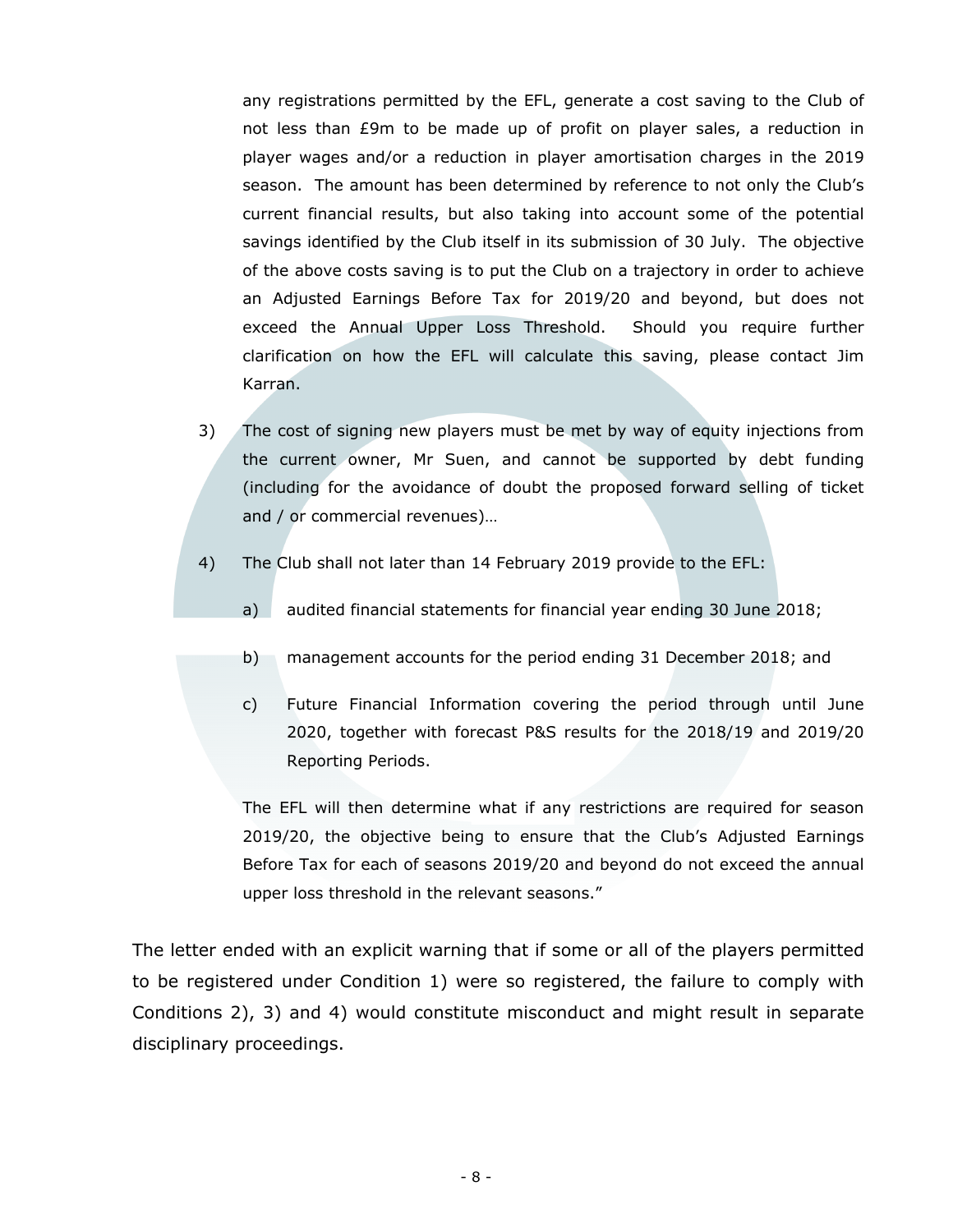- 21. The same day, the Respondent accepted the terms which we have set out above. Subsequently, there was an agreed amendment to the Condition 2) of the Conditions, with the consequence that the cost saving which the Respondent had to achieve was increased to £10.574m.
- 22. Both in oral submissions and in writing the letter of 1 August 2018 has been referred to as "*the conditions letter"*. In these reasons any reference to *"the conditions letter"* and/or any reference to *Conditions 1), 2), 3) and 4)* are references to the letter of 1 August 2018 from the Appellant to the Respondent and the conditions set out therein.
- 23. Mr Segan QC submitted that the Respondent had a choice about whether to accept the terms contained within the Appellant's letter of 1 August 2018. He submitted that it would have been open to the Respondent to reject the terms suggested by the Appellant. Ms Potts did not dissent from that proposition. It is clear and not disputed by the Appellant and Respondent that if the Respondent had rejected the Appellant's terms there would have existed a dispute between the Appellant and Respondent which had arisen *"from a decision of the Appellant"* (see Regulation 95.2.1) and that accordingly a "*Board Dispute*" would have existed within that Regulation. In that event, by virtue of Regulation 95.1, the dispute would have been referred to arbitration. That arbitration would have been governed by Regulation 95.3 which provides:

"In the case of a Board Dispute, The League Arbitration Panel sits as a review body exercising a supervisory jurisdiction and this section of the Regulations shall not operate to provide an appeal against the Decision and should operate only as a forum and procedure for a challenge to the validity of such decision under English law on the grounds of:

95.3.1 Ultra vires (including error of law); or

95.3.2 Irrationality; or

95.3.3 Procedural unfairness,

and where a decision directly and foreseeably prejudices the interests of a person or persons who are in the contemplation of The League or Board."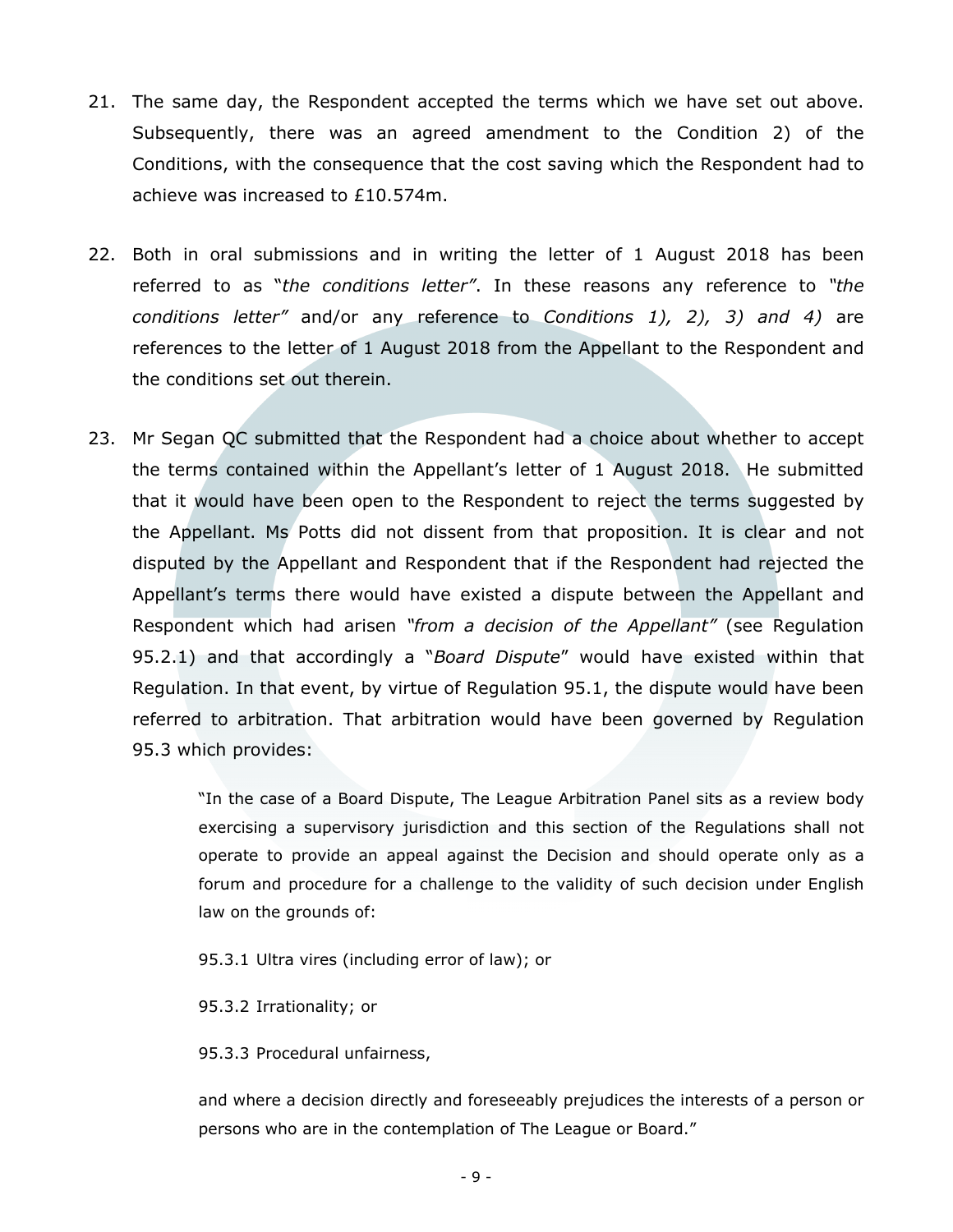- 24. As we have said, the Respondent chose not to dispute the terms suggested by the Appellant; rather it accepted them without demur.
- 25. The Respondent did not generate a costs saving of not less than  $£10.574$ m before 1 February 2019. Its cost saving at that date was £1.87m. Shortly before the time limit expired, however, an offer was made by another Club to purchase one of the Respondent's players, The Massim controller is the sum of the with a further payable in the event that certain conditions were satisfied. Had that offer been accepted by the Respondent, the costs savings required by Condition 2) would have been made. However, the Respondent considered that the offer for and did not represent his true market value and it declined the offer.
- 26. Meanwhile, in August 2018, the Appellant had referred the Respondent's failure to comply with the P&S Rules to a Disciplinary Commission. The Respondent admitted the breach of the Rules alleged against it. By a decision dated 22 March 2019, the Commission, chaired by Mr Flint QC, imposed upon the Respondent a sporting sanction, namely a deduction of 9 points from the Respondent's points tally for the season 2018/19.
- 27. By letter dated 14 May 2019, the Appellant gave notice to the Respondent that it was referring to a Disciplinary Commission an allegation of misconduct arising out of the Respondent's failure to comply with the direction that it should achieve costs savings in accordance with Condition 2) as amended. The salient parts of the letter reads as follows:-

"We write to you with notice that the EFL is referring BCFC to a Disciplinary Commission in connection with breaches of the EFL Regulations… These proceedings arise out of the Club's failure to comply with a Direction of the EFL at the time the EFL imposed a business plan on BCFC in accordance with the provisions of the EFL's Profitability and Sustainability Rules… and Regulation 16…

#### 3. **NOTIFICATION OF BREACH**

3.1 By the Conditions Letter, as accepted by the Club on 2 August, the Club was subject to the following Direction from the EFL: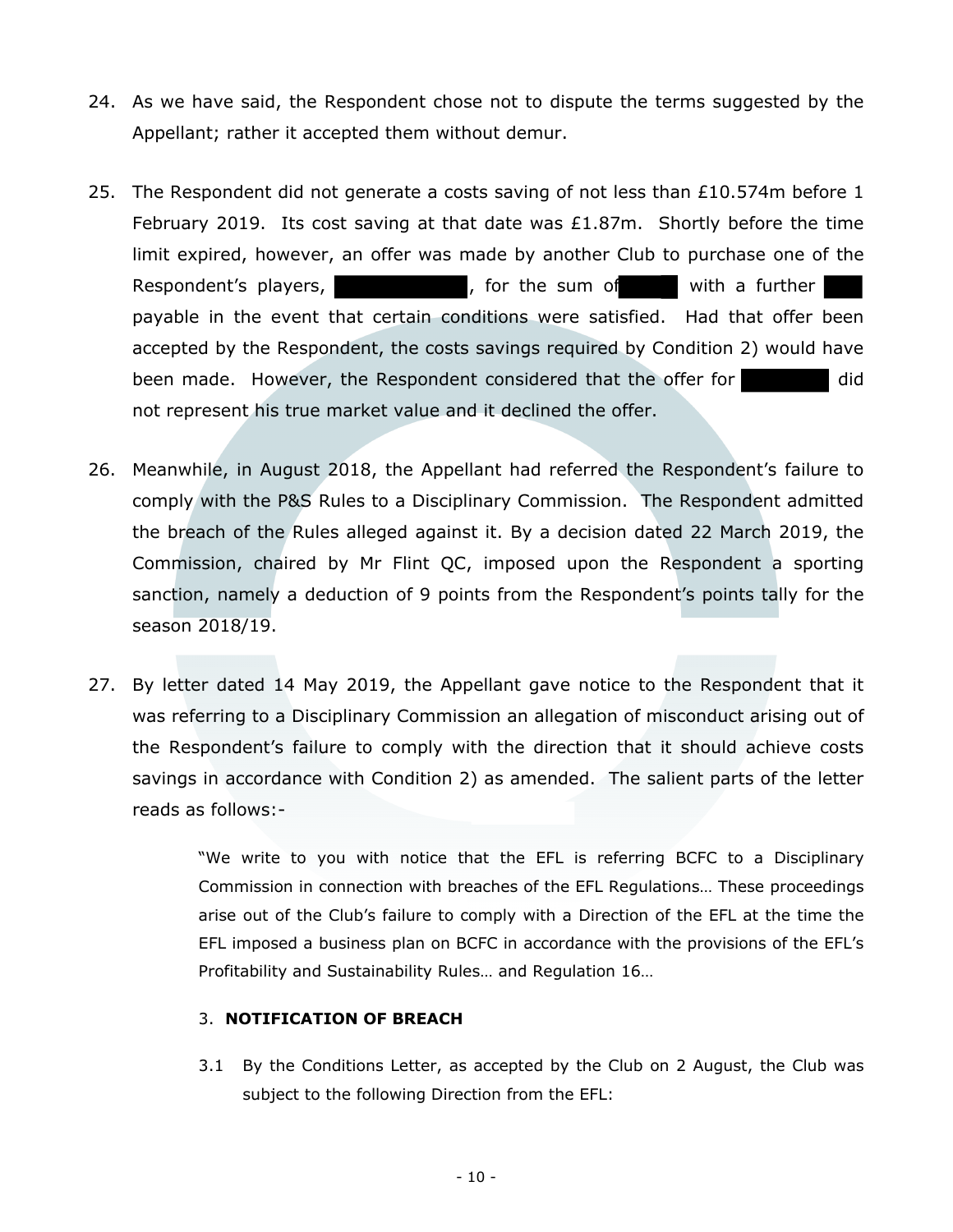'(2) Prior to the 1 February 2019, the Club is required to complete the sale of registered players which, after taking into account the costs associated with any registrations permitted by the EFL, generate a costs saving to the club of not less than [£10.574M] to be made up of profit on player sales, a reduction in player wages and/or a reduction in player amortisation charges in the 2018/19 Season. The amount has been determined by reference to not only the Club's current financial results, but also taking into account some of the potential savings identified by the Club itself in its submission of 30 July. The objective of the above costs saving is to put the Club on a trajectory in order to achieve an Adjusted Earnings Before Tax for 2019/20 and beyond, but does not exceed the Annual Upper Loss Threshold.

3.5 The Conditions Letter constituted a requirement, direction or instruction of The League, issued pursuant to the powers granted to it in accordance with Rule 2.9.1 and/or Regulation 16.20.

…

- 3.6. The Club has failed to demonstrate that it completed a sale of registered players which, after taking into account the costs associated with any registrations permitted by the EFL (see below) generate a costs saving to the club of not less than £10.574M.
- 3.7 By failing to comply with the requirements of the Conditions Letter, the Club is guilty of misconduct."

By a decision dated 6 March 2020, the Commission dismissed the charge brought by the Appellant against the Respondent.

28. Ultimately, the defence maintained by the Respondent to the charge was that Condition 2) did not constitute an absolute obligation upon the Respondent that it should achieve costs savings of  $£10.574m$  before 1 February 2019 by the sale of registered players but, rather, that it was obliged to use its best endeavours to achieve such savings through such sales and that, as a matter of fact, the Respondent had used its best endeavours to sell players to achieve the savings. This defence was based upon the contention made on behalf of the Respondent that it was permissible to imply a term into Condition 2) to the effect that the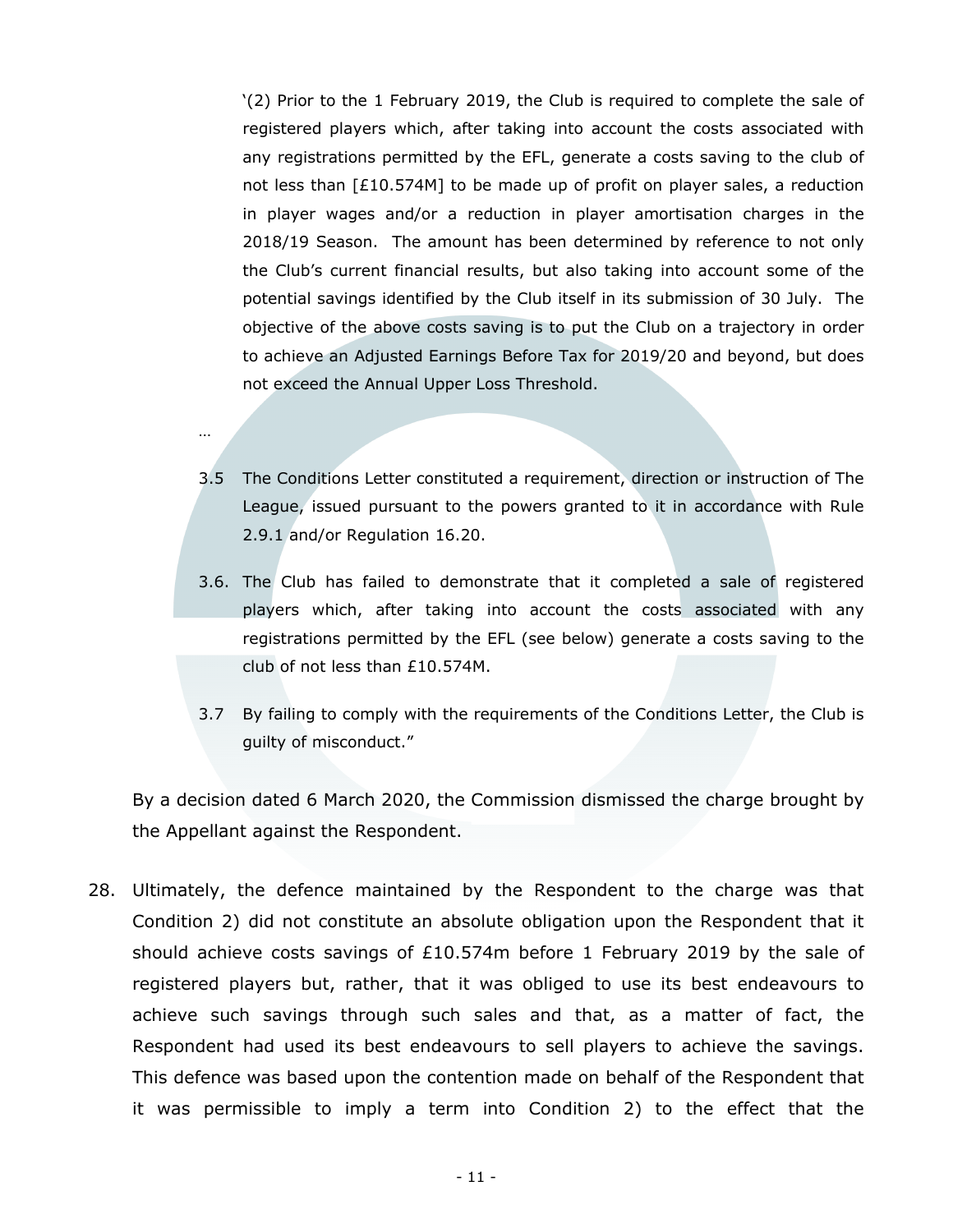Respondent was to use its best endeavours to effect sales of players to achieve the necessary costs savings but that it was not obliged to sell players at whatever financial detriment may result in order to achieve such sales.

- 29. The Commission acceded to the thrust of the Respondent's arguments and dismissed the charge which had been brought against it.
- 30. Both before the Commission and before us Mr Segan QC submitted that experience had demonstrated that the successful control of expenditure on or involving players is generally the most important element of achieving compliance with the P&S Rules. The undisputed evidence adduced before the Commission was that the largest item of expenditure for most clubs comprises player wages. In his witness statement adduced before the Commission, Mr Detko, the Appellant's Director of Finance, explained that usually *"the only realistic and meaningful way in which a Club with significant forecast losses can work towards compliance with the P&S Rules is to sell players….thereby achieving savings on player wages and, in some circumstances, obtaining transfer fees"*. The evidence of Mr Detko was not challenged on behalf of the Respondent (no doubt because it was uncontroversial) and, in our view, it forms an important part of the background facts which inform the proper interpretation of the contract concluded between the parties on 1 August 2018. We also take the view that it constitutes an important consideration to be taken into account when applying the legal test which must be satisfied before a term can be implied into a contract.

#### The Reasoning of the Commission

31. The Commission concluded that a contract had been constituted between the Appellant and Respondent when the Respondent accepted the terms of the Appellant's letter dated 1 August 2018. The Commission does not say so expressly, but it seems to us that the effect of paragraphs 17 and 18 of the its Decision is that the Commission was of the view that this was a free standing contract between the parties i.e. a contract in its own right quite independent of and unconnected with the Regulations as a whole save for the fact that the making of the contract came about following the Appellant's invocation of Regulation 16.20. Further, the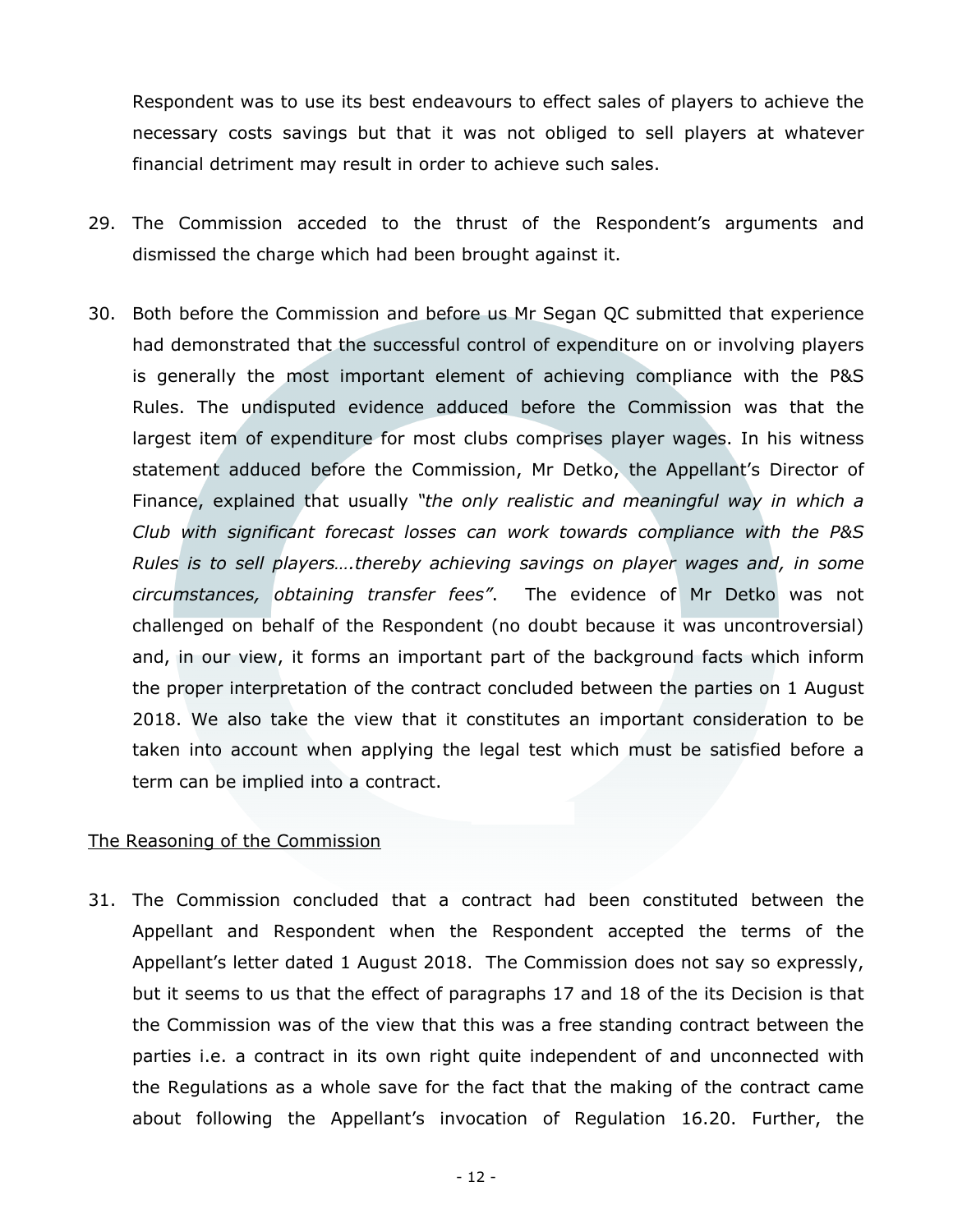Commission appears to have concluded that this contract was constituted by the exchange of letters on August 1 2018 (as subsequently amended consensually) and that the express terms of the contract were to be determined solely by reference to the words used in the relevant correspondence.

32. In paragraph 17 and 18, too, the Commission began its discussion of whether there could be implied terms of the contract which had come into existence between the parties. The Commission appeared to rule out the possibility that implied terms could be incorporated into any actual budget agreed by the parties. However, it accepted the possibility that "*if particular conditions are attached to an agreed budget as to the means by which the Club is required to manage its income and expenditure so as to adhere to the budget, then the position [as to the incorporation of implied terms] may be different*". The salient passage in the decision is to be found at paragraph 17:-

> "…If a Club submits and agrees a budget, then it must adhere to that budget and, if it does not, it has failed to comply with a requirement lawfully imposed, has committed misconduct and is subject to disciplinary proceedings under Section 8. The requirement to adhere to the agreed budget under Regulation 16.20.1 is not in general subject to any qualification as to the financial or commercial capability of the Club. But if particular conditions are attached to an agreed budget as to the means by which the Club is required to manage its income and expenditure so as to adhere to the budget, then the position may be different."

33. Having acknowledged the possibility of the incorporation of an implied term in respect of a condition attached to an agreed budget, the Commission next identified the test to be applied in order to determine whether such an implied term had been so incorporated in any given case. At paragraph 19 of the Decision, the Commission referred, specifically, to two recent cases, namely *Marks & Spencer v BNP Parisbas [2015] UKSC 72* and *Ali v Petroleum Trinidad & Tobago [2017] UKPC 2* before going on to quote the test formulated by Lord Simon in *BP Refinery (Westenport) Pty. Ltd v Shire of Hastings* [1977] 180 CLR 266, which is in the following terms: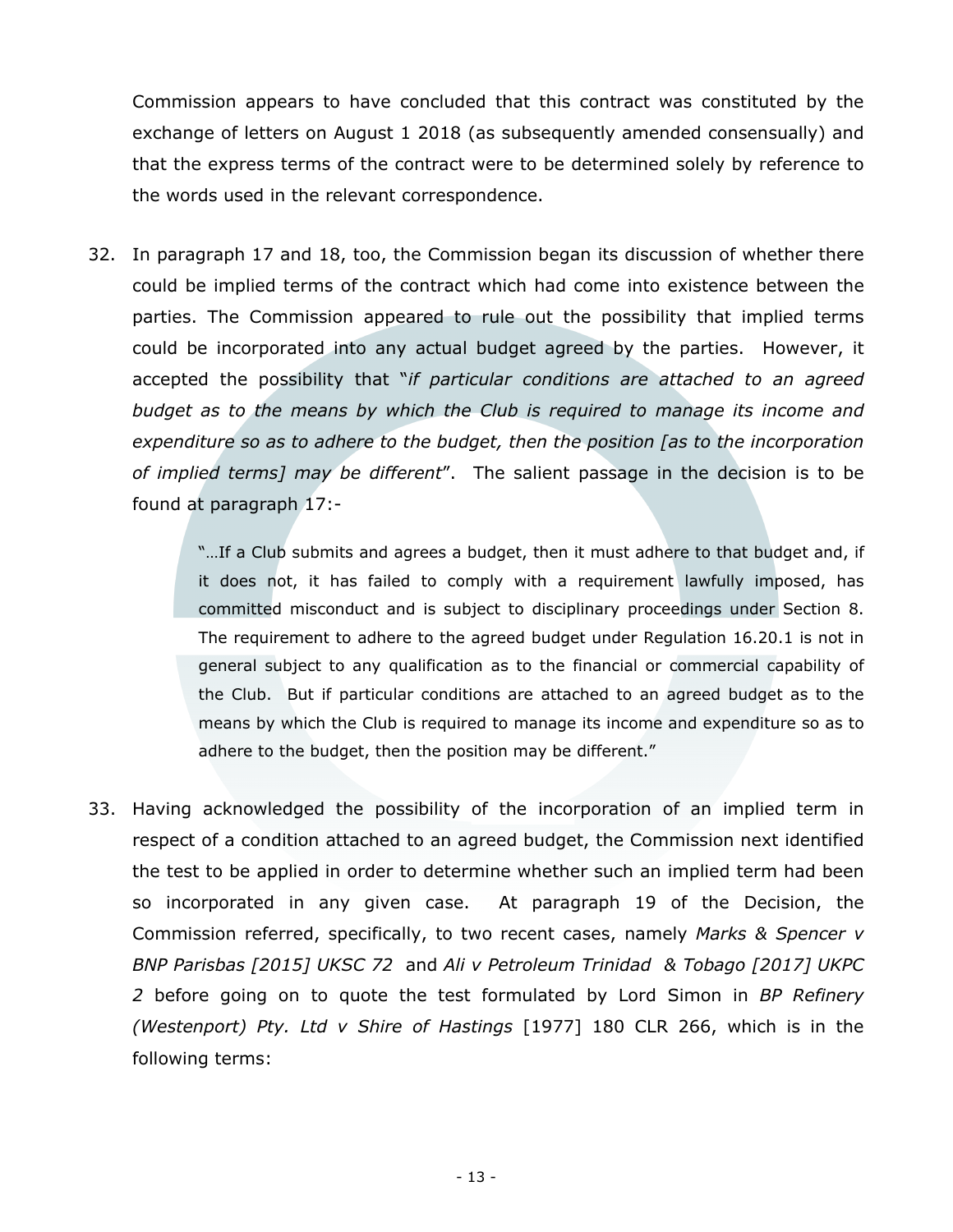"For a term to be implied, the following conditions (which may overlap) must be satisfied: (1) It must be reasonable and equitable; (2) it must be necessary to give business efficacy to the contract, so that no term will be implied if the contract is effective without it; (3) it must be so obvious that 'it goes without saying'; (4) it must be capable of clear expression; (5) it must not contradict any express term of the contract."

Having set out the test as formulated by Lord Simon, the Commission next formulated in its own language the principles which it considered it should apply:

"The general principles relevant to this case which I derive from those authorities are firstly that the test is one of necessity not reasonableness, secondly that the fairness of a suggested term is an essential but not a sufficient pre-condition for its implication, thirdly that the implication must either be taken to have been obvious to the parties or as necessary to give the agreement business efficiency, and fourthly in judging obviousness the viewpoint is that of notional reasonable people in the position of the parties, not that of the parties based on their understanding of agreement at the time it was made. …"

34. Between paragraphs 22 and 42 of its Decision, the Commission set out the reasons why it concluded that Condition 2) should be read as incorporating an implied term that the Respondent was required to "*exercise best endeavours to sell registered players to achieve the required cost saving*" but was not subject to an absolute obligation to engage in such sales (see paragraph 41 for the Commission's formulation of the implied term). Obviously, this section of the Commission's decision must be read as a whole. It is, however, possible to discern a number of factors which seem to have influenced the decision of the Commission to a significant degree. They are as follows. First, compliance with Condition 2) was dependent upon the willingness of other Clubs to make offers for players who were willing to be transferred. Second, there was an inevitable tension between an absolute obligation under Condition 2) to sell sufficient players to meet the required cost saving and the Respondent's responsibility to manage its financial performance so as to comply with the P&S Rules in 2019/20 and beyond. Third, Condition 2) required the sales of players to take place during the January transfer window in circumstances where the would-be purchasers would know that the Respondent was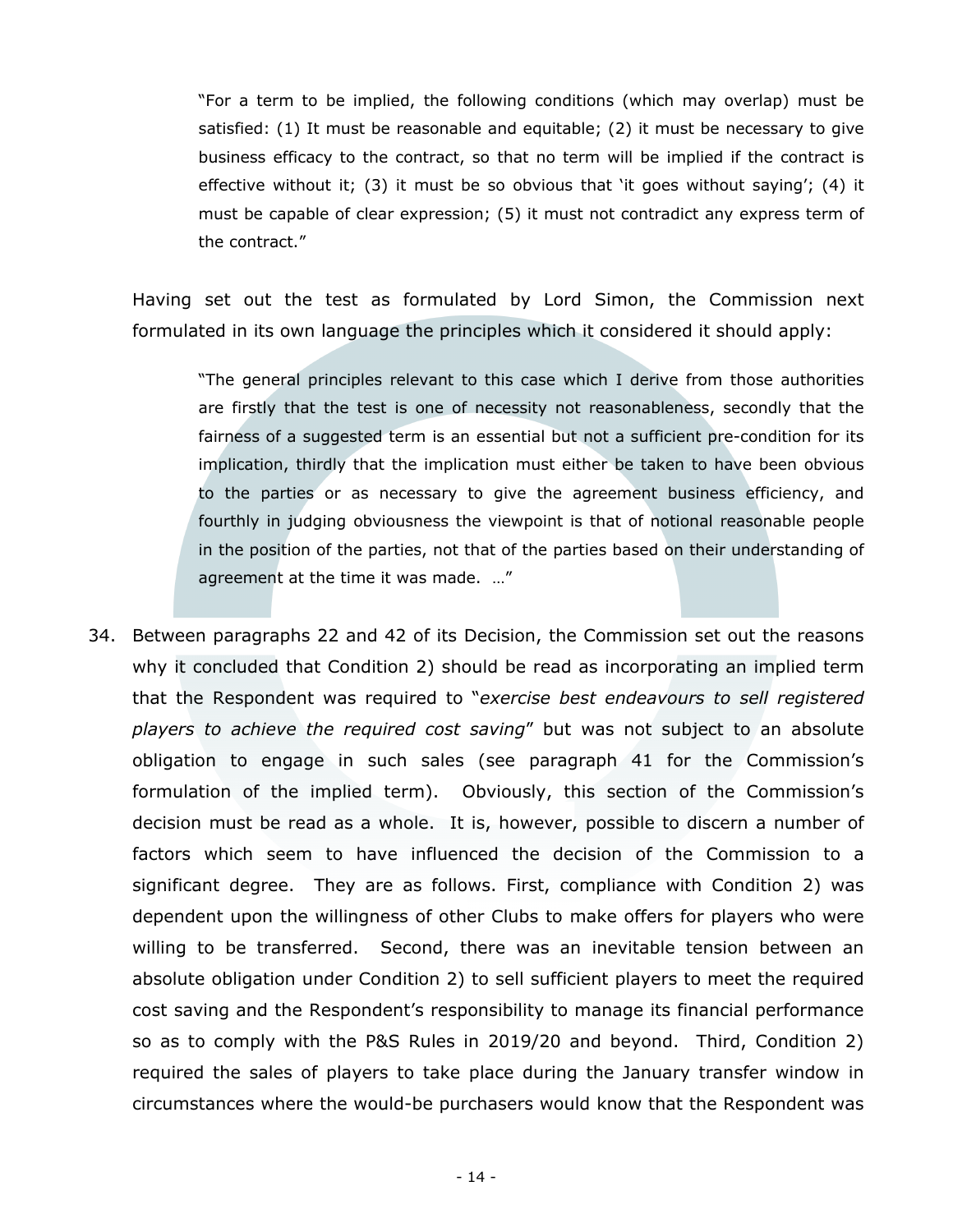under compulsion to sell, which would make it difficult to achieve fair value for sales. Fourth, the express purpose of Condition 2) was to "*put the Club on a trajectory in order to achieve an Adjusted Earnings Before Tax for 2019/20 and beyond but does not exceed the Annual Upper Loss Threshold*". The purpose of the Condition was to improve the financial position of the Respondent – not impose a disciplinary sanction. This point was encapsulated at paragraph 38 of the Decision in the following passage:

"The purpose of Condition 2) and the implicit assumption underlying it, was that the sale of players would be to the financial advantage of the Club and improve its position under the P&S Rules, both by making profits on player sales and reducing player wages in the future. There should be no conflict between the financial interests of the Club and the obligation to sell players. That is not to say that compliance with the Condition might not require the Club to suffer some real detriment, but the detriment would arise from selling players whom the manager might have preferred to retain. In that respect, the Club was obliged to subordinate its competitive interests to the requirements set out in Condition 2)."

- 35. It seems to us that the constant theme underlying this analysis is the view of the Commission that the effect of Condition 2), absent the implied term, was that the Respondent might be obliged to act in a way was which contrary to its financial interests and to its financial detriment. Nowhere in the Decision is this better illustrated than in the concluding sentence of paragraph 40 which speaks of *"the evident potential absurdity of an absolute requirement to sell by 1 February 2019 however many players it took to achieve a costs saving of £10.57m".* We query how this theme sits with the rejection by the Commission of a submission made by Ms Potts below (but not repeated before us) to the effect that there should be implied into Condition 2) a term to the effect that the Respondent was not required, in the course of selling registered players, to act to its financial detriment (see paragraph 21 of the Decision) but as will become apparent we do not find it necessary to resolve whether this constitutes a fatal inconsistency in the reasoning of the Commission.
- 36. Having found that the contract between the Appellant and Respondent incorporated an implied term to the effect that the Appellant was required to use its best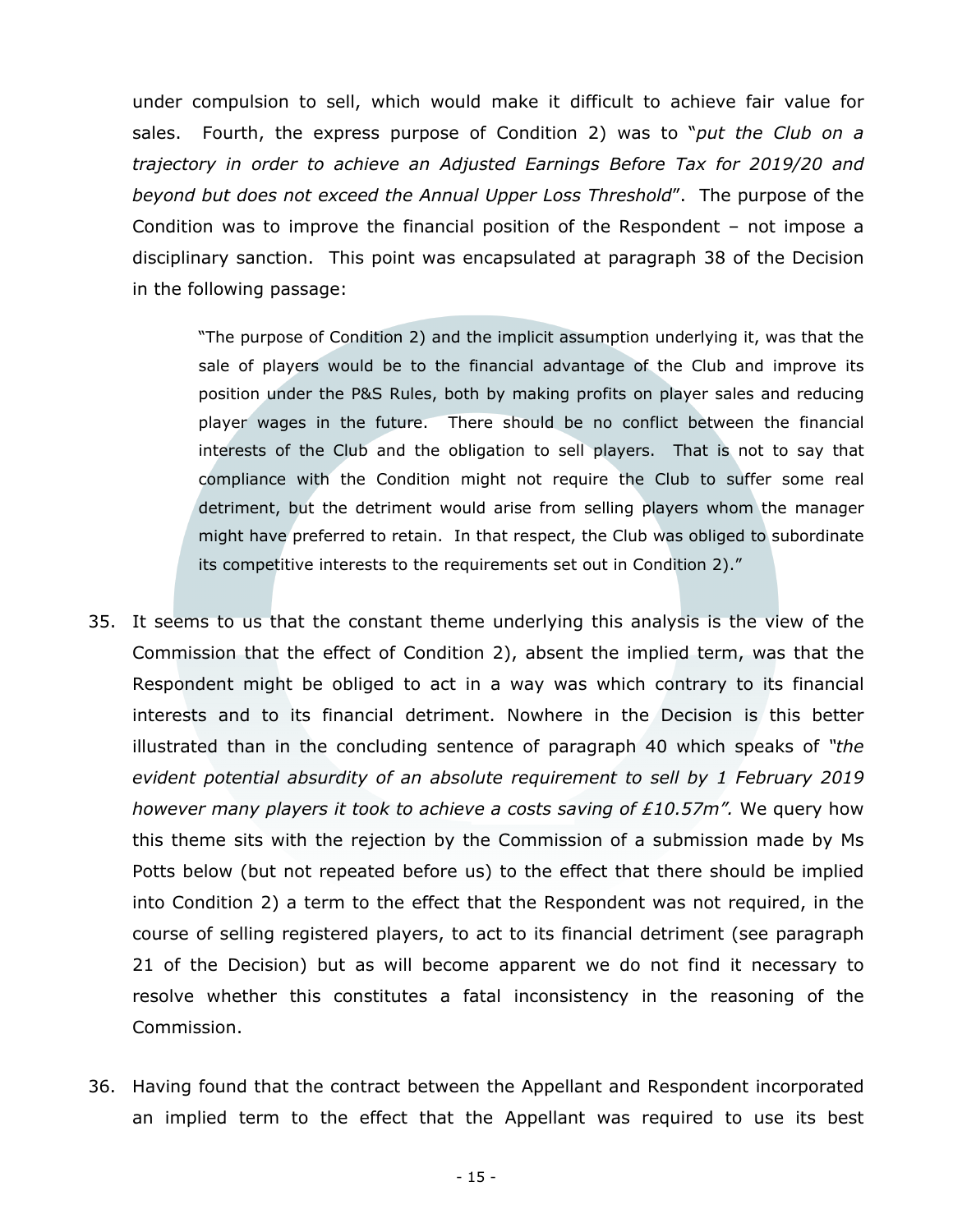endeavours to sell registered players to achieve cost saving, the Commission considered, finally, whether, as a matter of fact, the Respondent had used its best endeavours to sell players prior to 1 February 2019, so as to achieve the necessary cost saving. It concluded, first, that it was for the Appellant to prove that, on the balance of probabilities, the Respondent had failed to use its best endeavours. Second, having analysed the evidence which had been adduced by the Respondent as to the steps which it had taken to achieve sales, it concluded that the Appellant had failed to prove a failure on the part of the Respondent to use its best endeavours.

- 37. Two points are worth noting at this stage.
- 38. First, at paragraph 37 of its Decision, the Commission considered of the meaning of the phrase "*best endeavours*" as it intended to apply it in the context of this contract. It concluded that *"a best endeavours obligation required the Club to do all that it reasonably could to enable the required costs savings to be generated from player sales by 1 February 2019"*. At paragraph 38 the Commission discussed whether a contractual term to use best endeavours could require a Club to act contrary to its financial interests. In our view, the Commission did not reach a concluded view upon whether such a term could ever impose that obligation upon a Championship Club; however, it seems to us that it did conclude that the implied term in this contract did not have that effect.
- 39. Second, the Respondent accepts that the Commission fell into error in its assessment of one aspect of the evidence. We can summarise the point shortly. The evidence adduced by the Respondent established that it was willing to transfer one of its star players, and the January 2019 transfer window for the sum of Shortly before the transfer window closed, an offer was made for in the sum of together with an additional should certain conditions be met. As we have recorded above that offer was rejected by the Respondent. However, the Commission proceeded on the basis that even if the offer had been accepted the requisite cost saving of £10.57 million would not have been met (see paragraph 45(2) of the Decision). The Appellant and Respondent agree that this was an error on the part of the Commission. Had the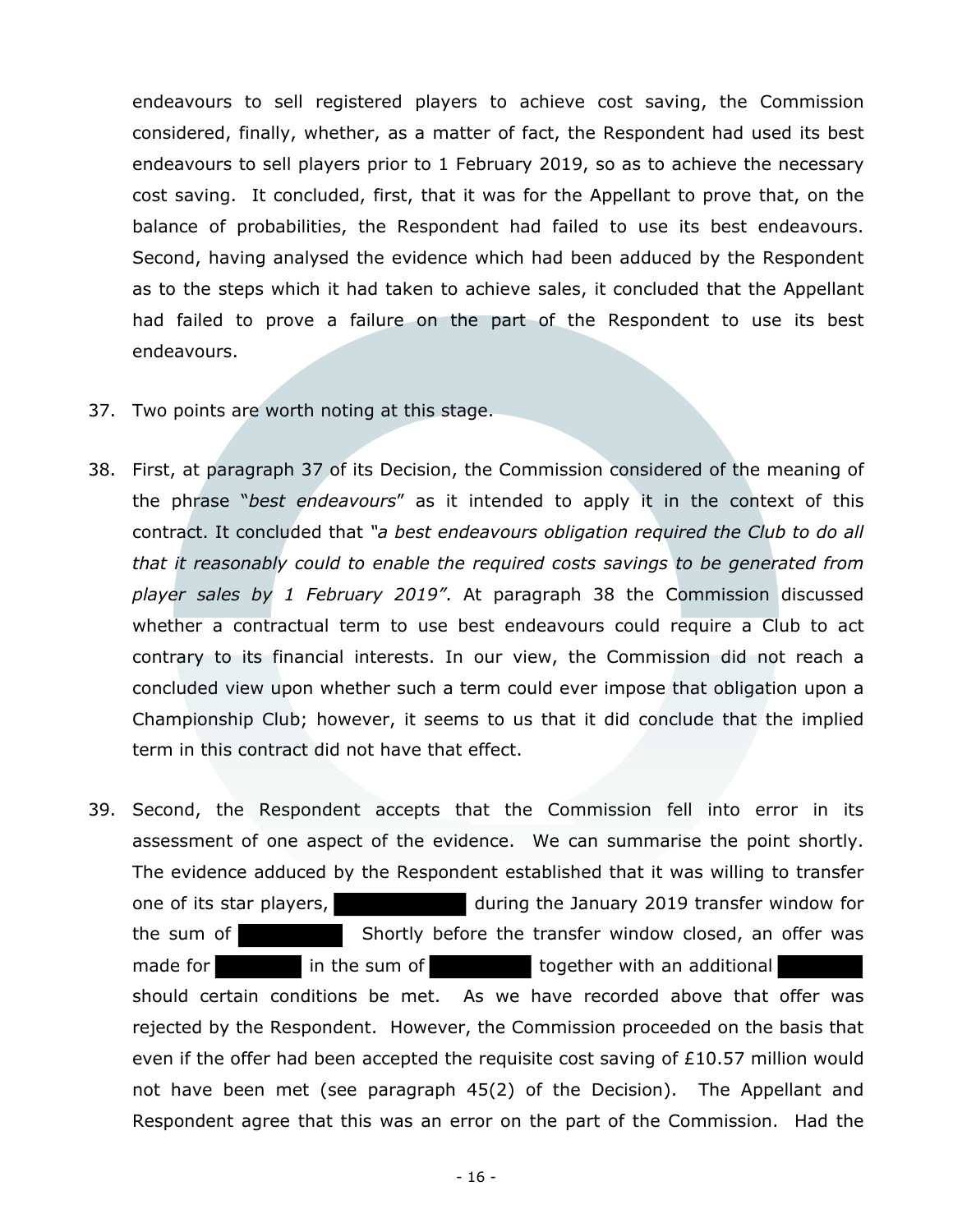Respondent accepted the offer made in respect of **Condition 2** would have been met.

### The Correct Approach to This Appeal

40. Regulation 95.4 provides as follows:

"In the case of a disciplinary appeal, the League Arbitration Panel sits as an appeal body and the standard of review is:

- 95.4.1 where required in order to do justice (for example to cure procedural errors in the proceedings before the Disciplinary Commission), the disciplinary appeal should take the form of a re-hearing de novo of the issues raised in the proceedings, i.e. the league Arbitration Panel should hear the matter over again, from the beginning, without being bound in any way by the decision being appealed;
- 95.4.2 in all other cases, the appeal should not take the form of a de novo hearing, but instead shall be limited to a consideration of whether the decision being appealed was in error and the burden of establishing the decision was in error shall rest with the Appellant."
- 41. In the Notice of Appeal dated 20 March 2020, the Appellant advanced two grounds. First, it asserted that the Commission erred in law when it concluded that there was incorporated into Condition 2 an implied term that the Respondent was required to exercise best endeavours to sell registered players to achieve the required cost saving. Second, it alleged that the Commission had erred in concluding that the Appellant had failed to prove, on balance of probabilities, that the Respondent had not used its best endeavours sell registered players to achieved the requisite savings. This ground was based primarily upon two sub-grounds: (1) the Commission had erred in its interpretation of the phrase "*best endeavours*" in the context of the contract between the parties; (2) the Commission had fallen into error in its understanding of the evidence – see paragraph 39 above.
- 42. We should also record that in the Notice of Appeal the suggestion is made that there had been procedural unfairness towards the Appellant in the Commission's approach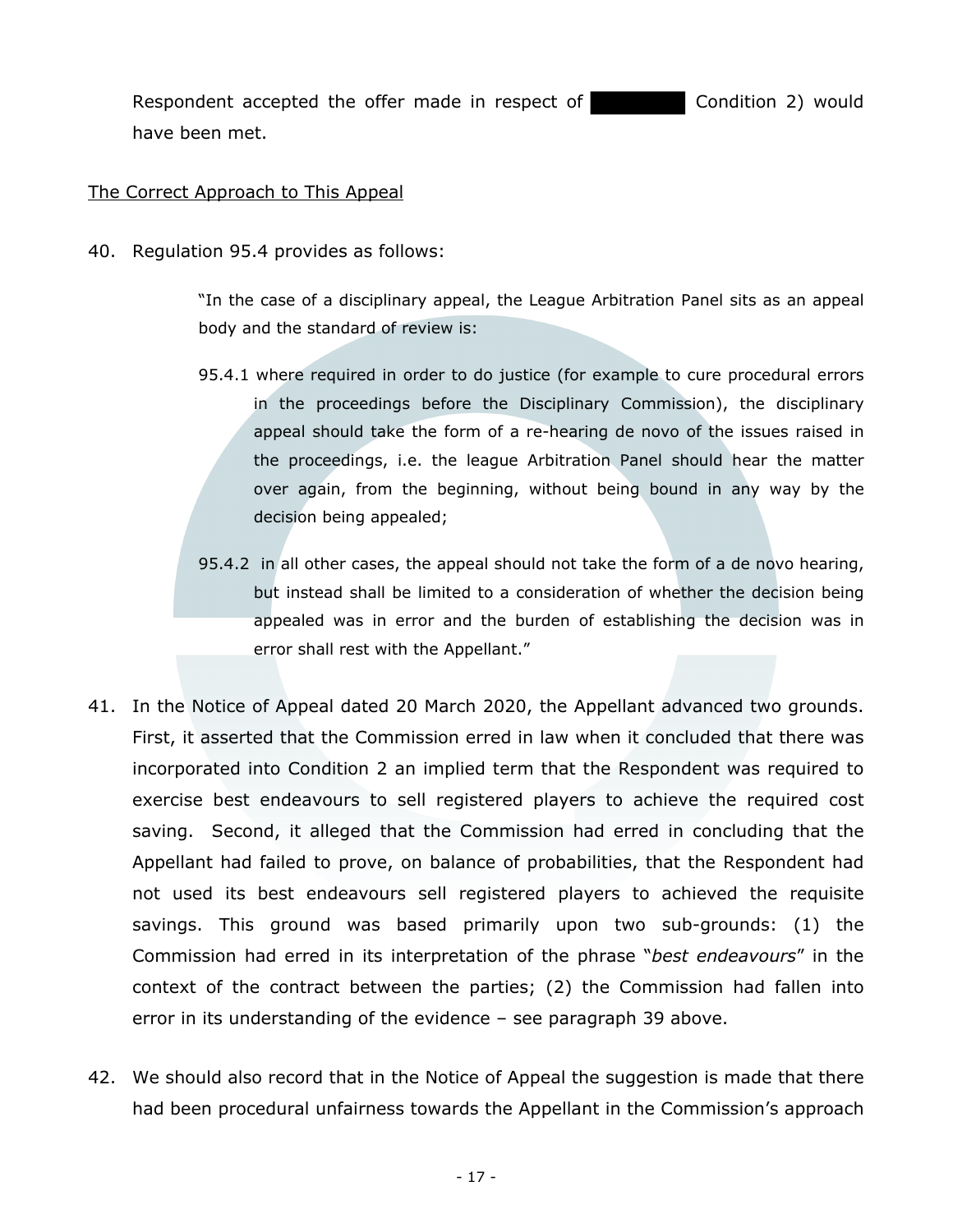to determining whether, as a matter of fact, the Respondent had used its best endeavours to comply with Condition 2). The Appellant complained in its Notice of Appeal (see paragraph 5.2) that the Commission resolved the issue of whether the Respondent had used its best endeavours "*largely on the basis of a burden of proof*" and that for the reasons set out in paragraphs 5.2.1 to 5.2.3 this was procedurally unfair.

- 43. We mention the issue of procedural unfairness only because if that contention had been pursued and was well-founded, we would have been obliged to conduct a rehearing. However, it was not suggested to us either in the Appellant's Written Skeleton Argument or in the oral submissions upon which the Appellant relied that we should conduct a re-hearing. The reality is that in the Appellant's skeleton arguments and in the hearing itself the appeal was conducted on the basis that it could be allowed only if the Appellant proved, on balance of probabilities, that the decision under appeal was in error.
- 44. The decision under appeal in the instant case is the Commission's decision to dismiss the charge of misconduct laid against the Respondent. Before we can allow the appeal, we must be satisfied that the Appellant has proved that decision was erroneous. That said, it is common ground between the parties that if the Commission was wrong to hold that condition 2) was subject to an implied term the Appeal must be allowed. In the absence of the implied term, the Respondent must have been in breach of Condition 2) and, accordingly, misconduct would be proved. Different considerations arise in respect of Ground 2 which are considered, so far as necessary, below.
- 45. In writing and orally, Ms Potts argued that when determining whether or not the implied term was incorporated into Condition 2, the Commission was engaged in what she described as "*an evaluative judgment*" involving the weighing up of a number of different and to an extent competing considerations. Relying on passages in the textbook, *Leabeater on Civil Appeals*, she submitted that an Appeal Tribunal should be very slow to interfere with a properly reasoned evaluative judgment of a first instance Tribunal. Further she argued that the weight to be attached to the different and competing elements was very much for the First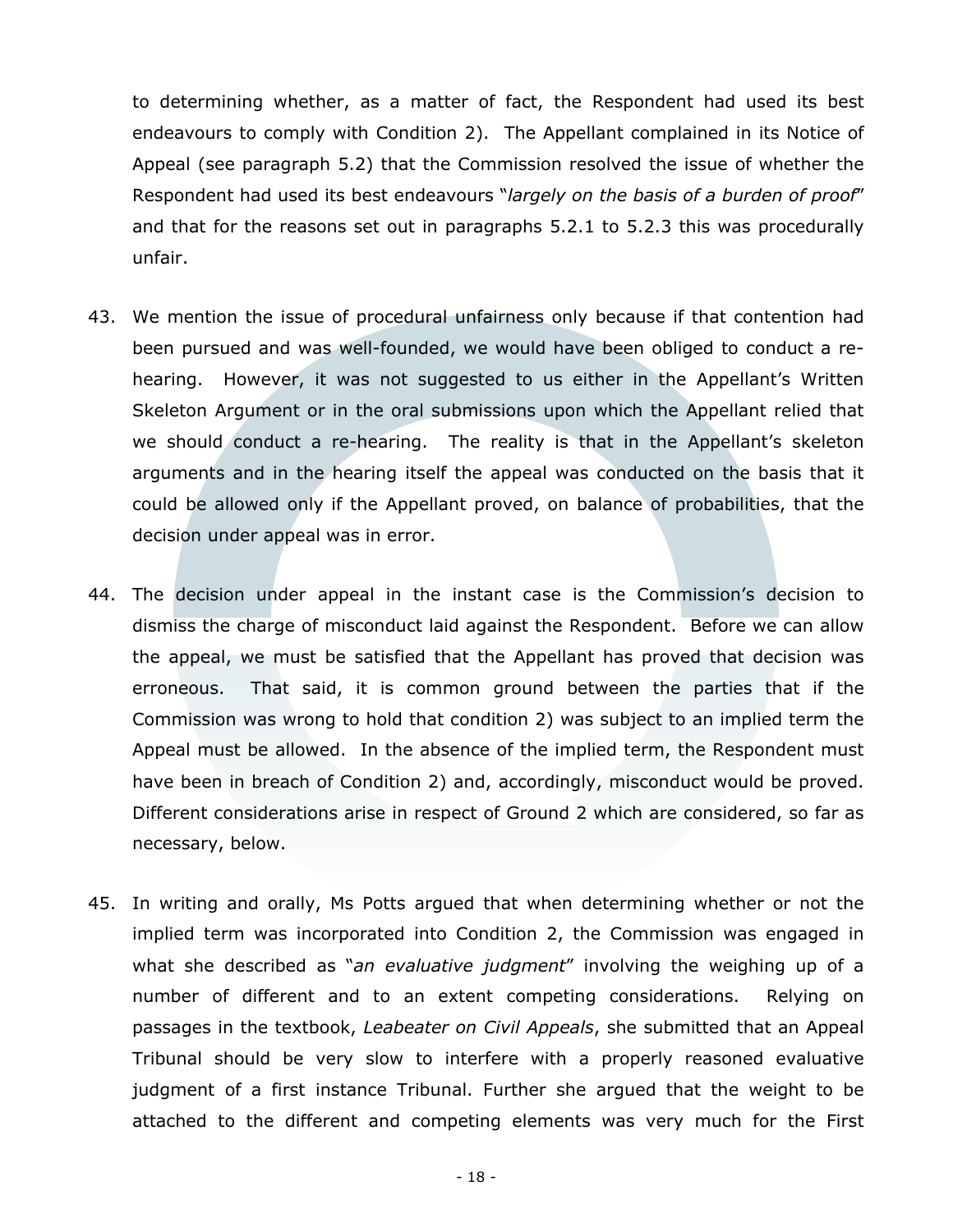instance Tribunal and that the cases would be rare in which an Appeal Tribunal was justified in allowing an appeal on the basis that it took a different view of the weight to be attached to the relevant considerations.

- 46. Mr Segan QC submitted that the Commission was not engaged in making an evaluative judgment (as asserted by Ms Potts) when it decided that an implied term was to be incorporated into Condition 2). Rather, it was engaged in deciding a question of law. In support of that submission, he relied upon the decisions of the Court of Appeal in *Comptoir Commercial Anversois v Power, Sun & Company* [1920] 1 KB 868 and *Tournier v National & Provincial Union* [1924] 1 KB 461. There is no doubt that these two decisions support the contention advanced by Mr Segan QC. Further, we were referred to no modern authority which cast any doubt upon them or demonstrated a willingness on the part of the court to depart from them.
- 47. We are satisfied that the issue of whether a term should be implied into a contract is a matter of law. That means that if an appellate Tribunal considers that a first instance Tribunal was wrong to have concluded that a term was to be implied into a contract, it has no option but to overrule the first instance Tribunal. The Appeal Tribunal cannot dismiss the appeal on the basis that it was open to the first instance Tribunal to conclude as it did. That is so even if the first instance Tribunal has correctly identified the appropriate legal test which must be applied when determining whether there is to be a term implied into the contract in question and even if the first instance Tribunal has identified all the relevant factors to which the test is to be applied, attaching such weight to those factors as many tribunals would regard as reasonable.

#### **Discussion**

## *Ground 1*

48. Ms Potts submitted that the Commission correctly formulated the test which it should apply in order to determine whether an implied term should be incorporated into Condition 2. She relied upon the passages from the Decision which we have quoted at paragraph 33 above. Mr Segan QC did not, unequivocally, suggest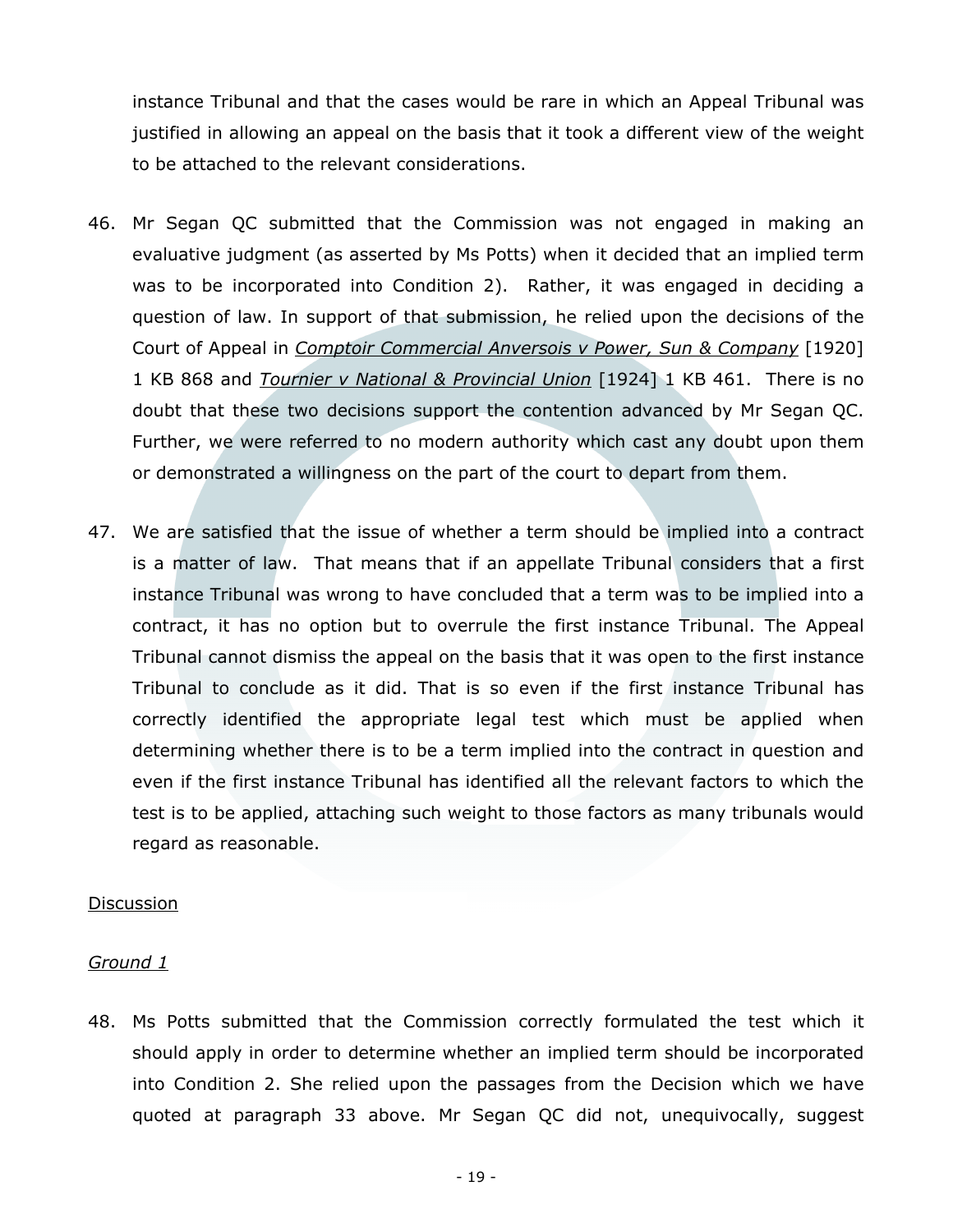otherwise; he accepted that the Commission's formulation of the test was accurate "*so far as it goes*". However, he stressed that the test we have quoted at paragraph 33 above and, in particular, the formulation of the test expressed by Lord Simon in *BP Refinery* has been the subject of further consideration in a decision of the Privy Council in *Byron v Eastern Caribbean Amalgamated Bank* [2019] UKPC and *Duval v 11-13 Randolph Crescent Limited* [2020] KSC 18.

49. It does not seem to us that we need consider these decisions in any detail. It suffices that we say that they both reinforce two principles which had emerged clearly in *Marks & Spencer* and *Ali*. Those principles are (i) no term will be implied into a contract unless without it the contract would lack commercial or practical coherence (which, in our view, is simply a more modern way of expressing the view that no term will be implied unless it is necessary to give the contract business efficacy); (ii) prior to applying the test for implied terms, it is incumbent upon the first instance Tribunal to ascertain the meaning of the express words used by the parties in the documentation said to constitute the contract. This second principle is, perhaps, of more recent origin than the principles formulated by Lord Simon in *BP Refinery*, but its importance was stressed by Lord Neuberger in his judgment in *Marks & Spencer* – see paragraphs 25 to 28 of that judgment. As Lady Hale put it, succinctly, in *Byron*:

> "Construing the words of the contract involves deciding what the parties meant by what they did say. Implying terms into the contract involves deciding whether they would have said something that they did not in fact say had the matter occurred to them. And until one has decided what the parties meant by what they did say, it will be difficult to set about deciding what they would have said."

50. We are satisfied that the Commission had well in mind that it was permissible to imply a term into a contract only if the test which it formulated at paragraph 19 of its Decision was satisfied and that the test formulated in that paragraph was a proper and sufficient formulation of the modern legal test. Importantly, in our view, the Commission recognised that it was necessary that all the components of the test were satisfied before a term could be implied. Further, the Commission repeatedly reminded itself that no term could be implied unless that was necessary to give business efficacy to the contract – which was obviously a crucial issue in this case.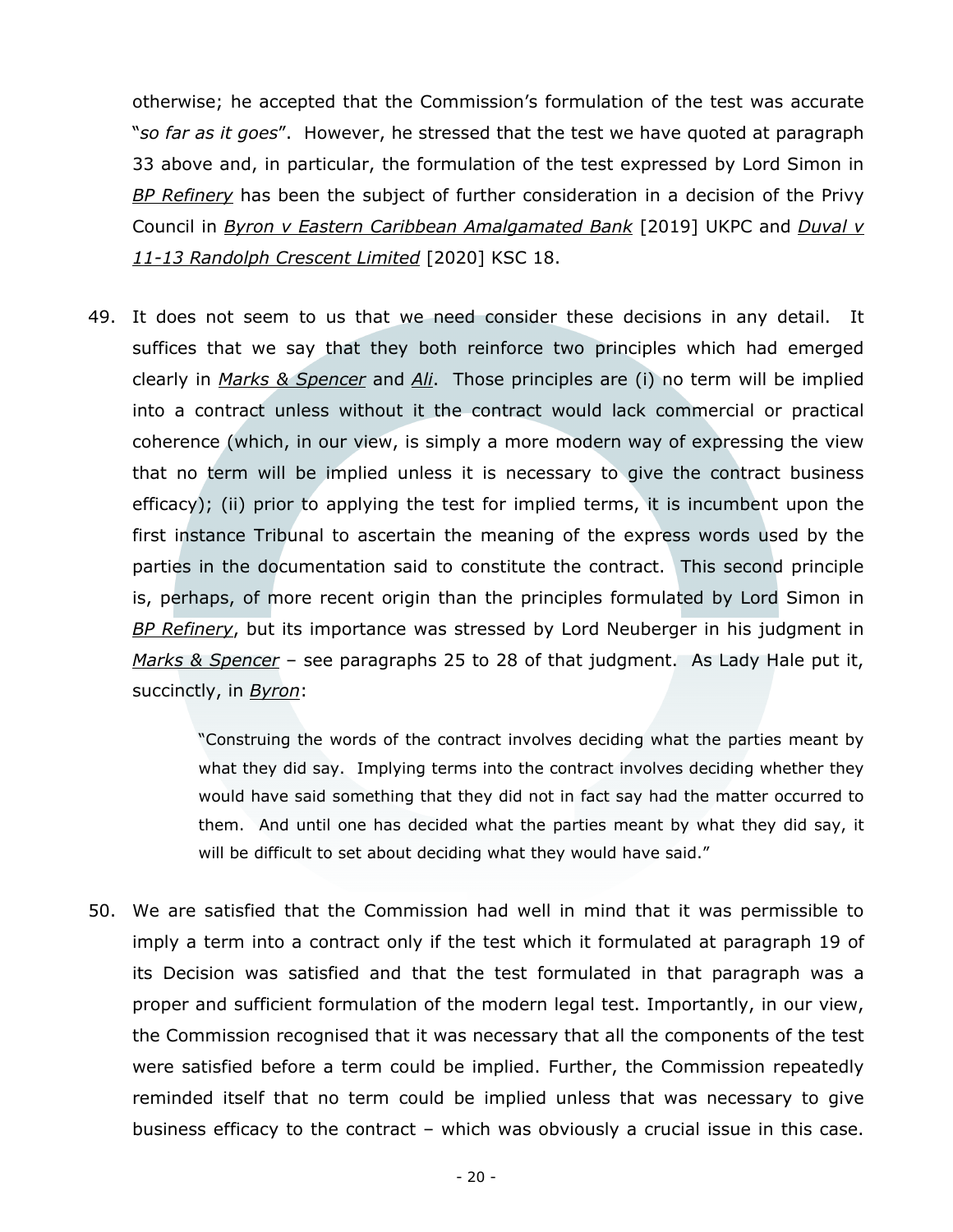So much is clear from the formulation of principles at paragraph 19 of the Decision and from the way in which the Commission sought to apply the principles – see paragraphs 22 to 41 of its Decision.

- 51. We are not persuaded, however, that the Commission engaged in the task of ascertaining the correct interpretation and/or scope of the contract which it found that the parties had concluded by their exchange of correspondence on 1 August 2018, before it went on to apply the test for implying a term into that contract. We appreciate that the meaning to be attributed to Condition 2), despite some odd drafting, may be easily discernible but, in our view, it was necessary for the Commission to consider its meaning both in the context of the letter of 1 August 2018 as a whole and also against the relevant factual background which had given rise to the terms of the letter. There is at least a suggestion in paragraph 20 of the Decision that the focus of the Commission's attention was the words used in Condition 2) no more and no less.
- 52. We begin our search for the correct interpretation and/or scope of the contract between the parties with the Regulation which empowered the Appellant to require the Respondent to enter into the contract. It is worth repeating the precise words of Regulation 16.20 again:

"16.20 The powers referred to in Regulation 16.19 are:

16.20.1 To require the Championship Club to submit, agree and adhere to a budget which shall include, but not be limited to, transfer fees, compensation fees, loan fees o subsequent payments which become due under the terms of any transfer, player's remuneration and fees payable to any intermediary…"

In our view, this provision confers upon the Appellant the power to require the Respondent to "*submit, agree and adhere to a budget*". Further, the Regulation makes it mandatory for the *"budget"* to make provision for transfer fees and other specified kinds of fees and payments albeit that *"the budget"* was not necessarily to be limited to such fees and payments.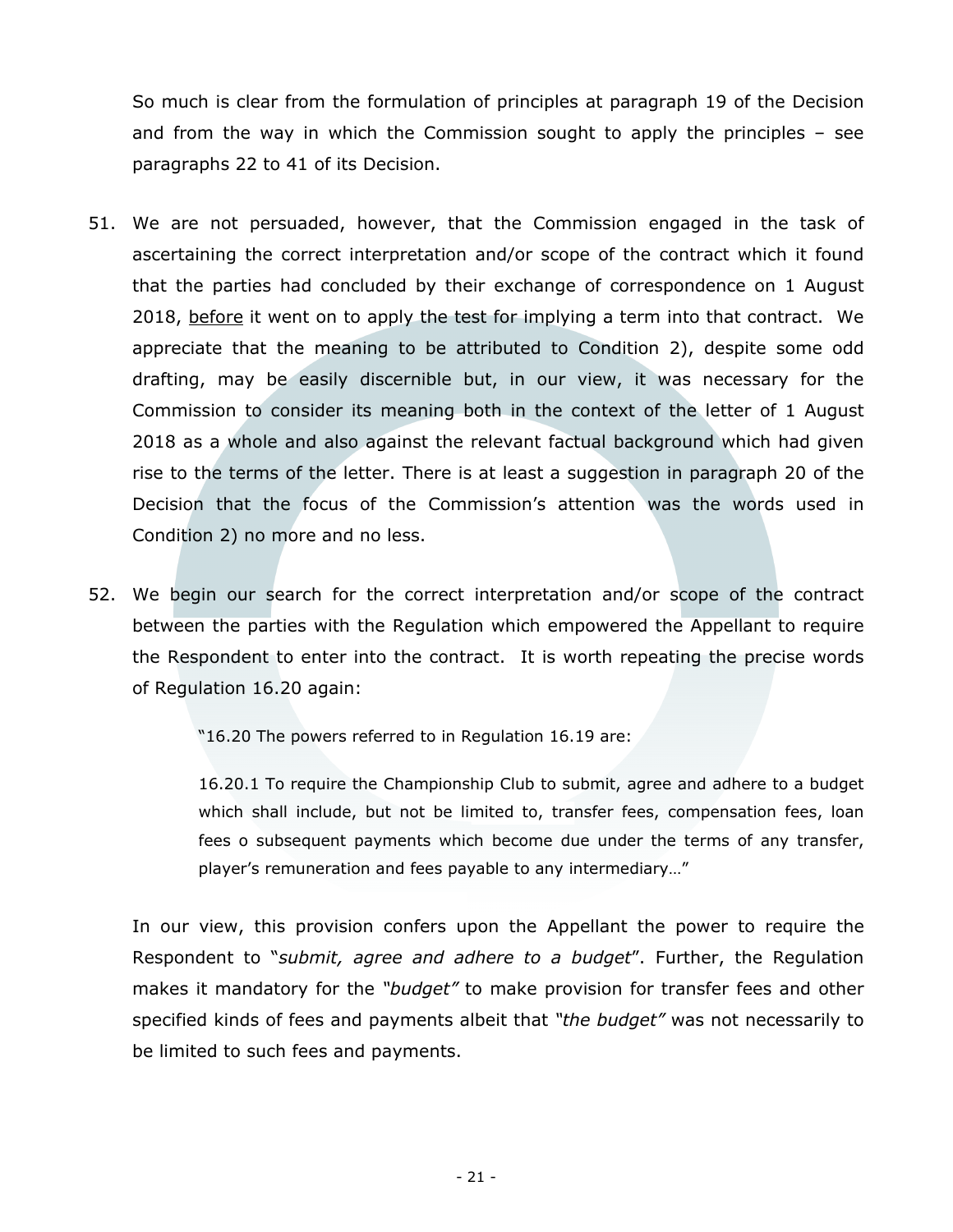- 53. The word budget is not defined either in Regulation 16.20 or any other provision of the Regulations. Mr Segan QC submitted that in its ordinary and natural meaning, the word *budget* conveyed the concept of a plan for receipts and expenditure. That is one of the definitions of the word *budget* to be found in the Oxford English Dictionary. It is also, in our view, essentially the meaning which should be attributed to the word in Regulation 16.20. Importantly, however, in our view, the meaning to be attributed to the word *budget* in Regulation 16.20 necessarily involves the Appellant having the ability to limit expenditure by a club if necessary.
- 54. Did the letter of 1 August 2018 constitute a budget? Somewhat strangely the letter itself did not describe itself as such. Rather the letter suggested that the Respondent was required to *"adhere to a number of conditions relating to the Club's budgets, including player related expenditure"*. The email to which the letter was attached described it as amounting to a "*business plan*". All that said Ms Potts did not seek to argue (correctly in our view) either before the Commission or before us that the letter of 1 August 2018 did not contain an offer to *"agree"* a budget. Nor did she suggested that there was no agreed budget within Regulation 16.20 once the Appellant's offer had been accepted. In our view the letter of 1 August 2018 constituted an offer to agree a *budget* within Regulation 16.20 which offer the Respondent accepted.
- 55. We have laboured this point because in its Decision (paragraph 17), the Commission drew a distinction between a budget, strictly so called, within Regulation 16.20 and conditions attached to that budget. It seems that the Commission was inclined to the view that there could be no term implied into the budget to the effect that the Respondent was to use its best endeavours to comply with it whereas a best endeavours term might be impliedly incorporated into terms attached to an agreed budget *"as to the means by which the Club is required to manage its income and expenditure so as to adhere to the budget"*.
- 56. We cannot accept that this is a valid distinction at least in this case. In reality, there was no agreed budget set out in the letter of 1 August 2018 apart from the provisions contained within conditions 1) and 2). Condition 1) permitted the acquisition of new players but contained express budgetary provisions about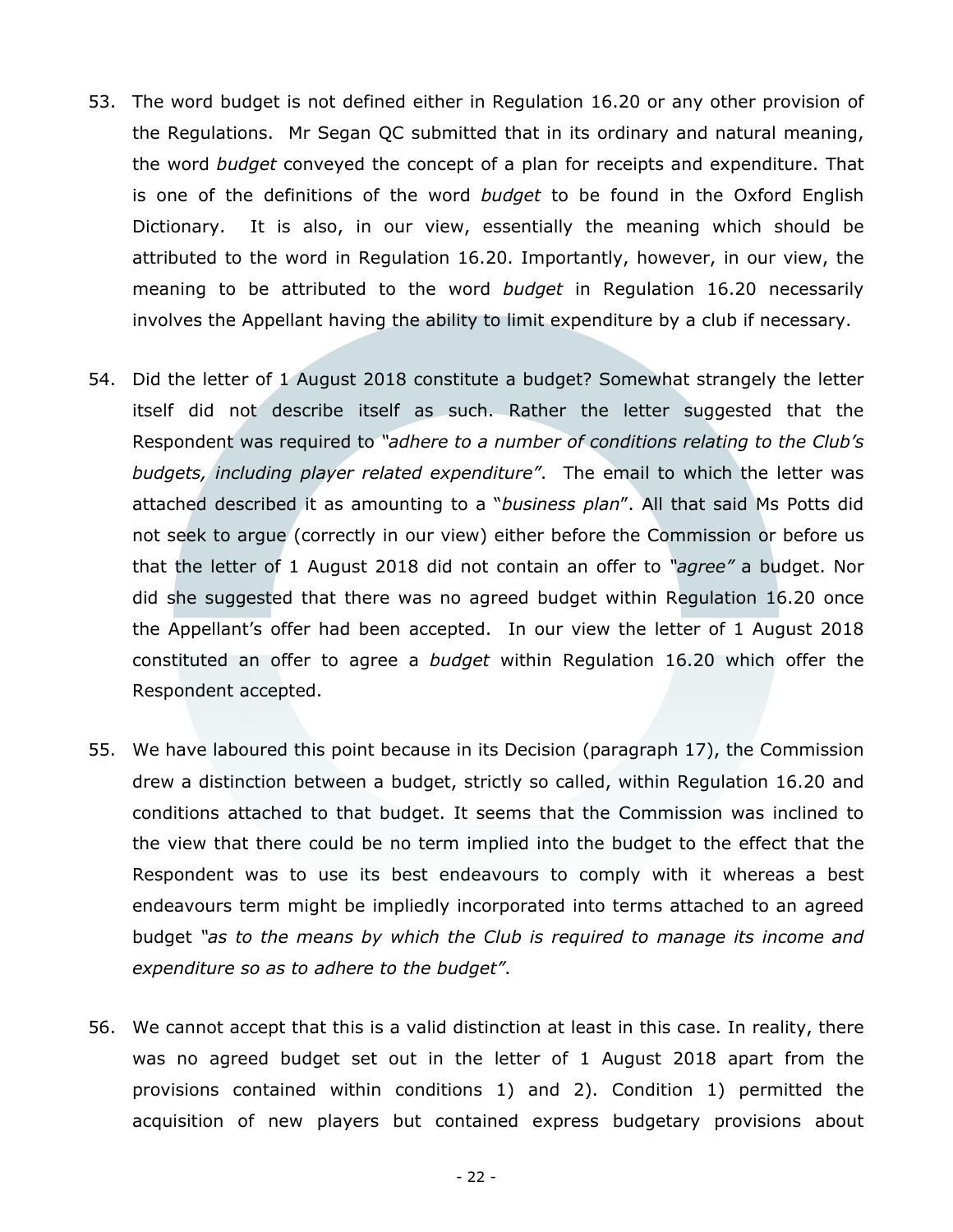payments in respect of those players. Condition 2) demanded a specific cost saving and specified the means by which that was to be achieved. The costs saving demanded of the Respondent was, in our view, part of an agreed budget. As such even on the Commission's analysis the Respondent was obliged without qualification to achieve the specified costs saving. In our view, as a matter of interpretation, the obligation to achieve the costs saving by the sale of players was just as much a part of the budget agreed between the Appellant and Respondent as was the specified costs saving. To hold otherwise, in our view, would be very likely to drive and coach and horses through the obligation to achieve the costs saving itself. We do not accept that Condition 2) should be treated as if that part of it which specified the means by which the cost saving should be achieved was a condition attached to the budget. That part of Condition 2) was an integral part of the budget itself.

- 57. It is against this background that we turn to consider whether the Commission was correct to conclude that a term should be implied into Condition 2) so as to require the Respondent within the specified deadline to exercise its best endeavours to sell registered players to achieve the required cost saving. Ms Potts submitted that it was. Essentially, she relied upon the reasoning of the Commission. However, she also relied upon an additional point relating to the principle of "*equality of treatment*" with which we deal discretely below.
- 58. Mr Segan QC submitted that there was a formidable combination of factors and arguments which militated against the incorporation of the implied term for which the Respondent contended. He submitted, first, that the fact the Respondent would be viewed as a forced seller by other clubs in the January 2019 transfer window was entirely foreseeable to the parties at the time the contract was concluded. Accordingly, it was impossible to say that the Appellant and Respondent had failed to address their minds to this issue at the time the contract was concluded and/or had they done so the need for the implied term, objectively, would have been obvious. Further, the fact that the Respondent would, foreseeably, have been viewed as a forced seller negated any argument that the implied term was necessary to give the contract business efficacy and/or provide it with commercial and practical coherence. Second, the agreed budget was not a contract between two parties with competing commercial interests but, rather, an agreement made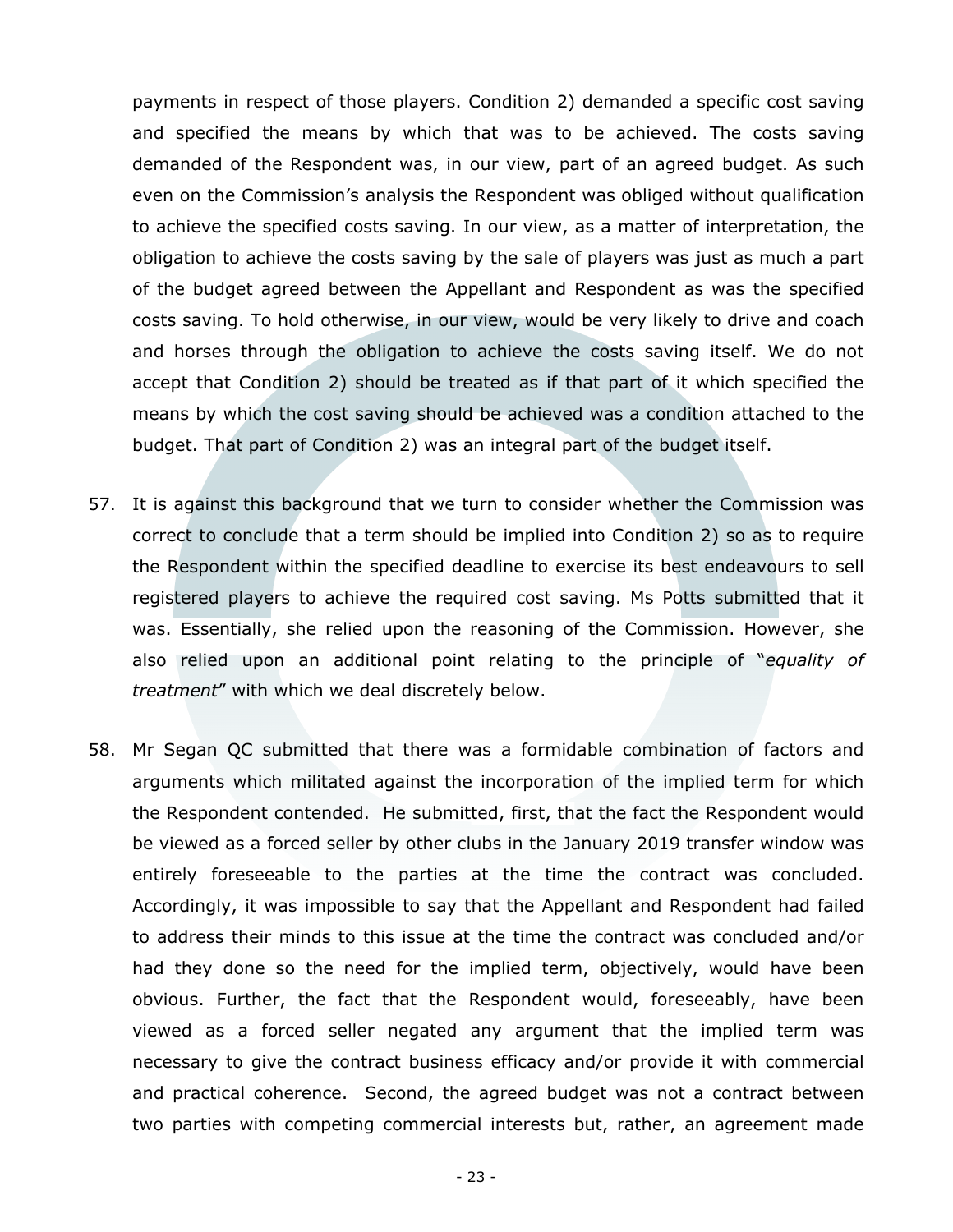between the Appellant, in its capacity as a Regulator, and the Respondent in its capacity as a Member of the Appellant. The Appellant was wholly familiar with the market in which the Respondent would have to operate in order to achieve costs savings through player sales as was the Respondent itself. It is obvious from the evidence filed before the Commission that in July 2018 both the Appellant and Respondent proceeded on the basis that the most likely means of achieving significant costs savings was through player sales. The aim of the budget was expressed, clearly, in the letter of 1 August 2018, i.e. to "*help ensure that the Club works towards compliance with the P&S Rules through overall cost reduction, principally through player sales but at the same time allowing the Club to secure replacement players albeit at a reduced cost*". The objective of Condition 2), itself, was explained as being "*to put the Club on a trajectory in order to achieve an Adjusted Earnings Before Tax for 2019/20 and beyond that does not exceed the Annual Upper Loss Threshold*". These objectives, of course, were formulated against the background of a very significant breach of the P&S Rules in the three year period beginning August 2015 and ending May 2018 and the clear and undisputed prospect that breaches of those Rules would continue in the absence of significant cost saving. Mr Segan QC submitted the objectives militated clearly and obviously against the term implied rather than supported the implication of such a term as the Commission found. Third, at any stage between 1 August 2018 and 31 January 2019, the Respondent could have sought a relaxation of the terms of Condition 2) from the Appellant, but it did not do so. Ms Potts urged us to accept that it would not be proper to take account of the possibility that the Appellant would have been willing to modify the terms of Condition 2) had it been asked, because that was a "*hypothetical subsequent event*" and, in consequence, irrelevant. She had made a similar submission to the Commission which had been accepted (see paragraph 23 of the Decision). We do not accept Ms Potts' submission on this point. At the time this contract was concluded the parties knew that they were governed by Regulation 95. Whether the contract concluded on 1 August 2018 was a free-standing contract or one which was subject to the Regulations seems to us to be immaterial. At all material times the parties knew that there was a mechanism for dispute resolution which was binding upon the parties and which the Respondent could invoke, if necessary. We appreciate that the grounds upon which the Respondent could seek to maintain a challenge to Condition 2) by arbitration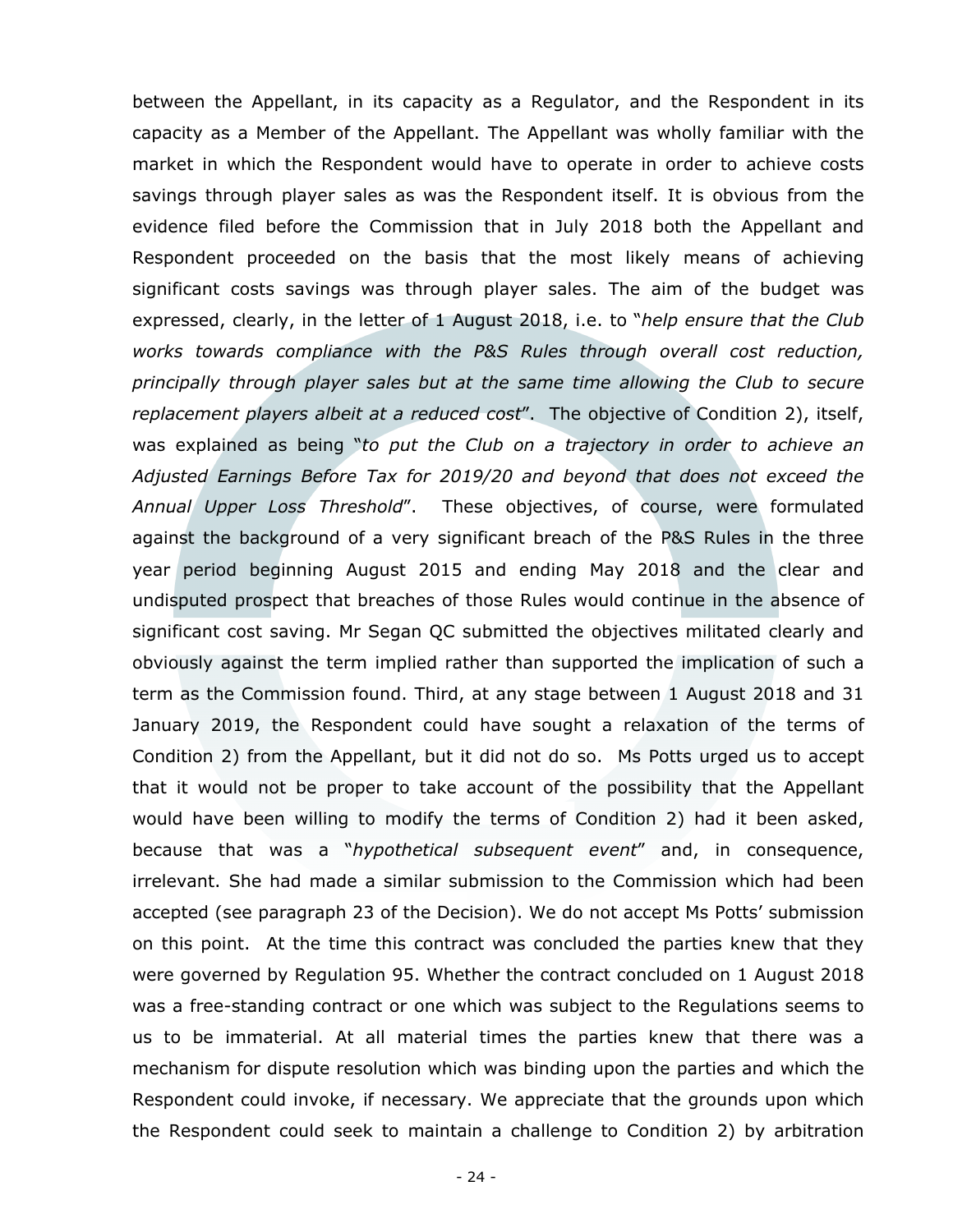were circumscribed under Regulation 95. However, the rationality of Condition 2) could have been called into question. In our view, the existence of the dispute mechanism in Regulation 95, affording as it did the opportunity to the Respondent to challenge the rationality of an express contractual term, is an important consideration to be taken into account when determining whether it was necessary to imply a term into the contract which had the effect of modifying the express provision.

- 59. Overall, we are persuaded that the submissions made by Mr Segan QC point powerfully away from the implication of a term as suggested by the Respondent. In particular we are satisfied that such a term was not necessary to give business efficacy to the agreed budget and/or a term thereof nor was such a term demanded in order to give the budget and/or Condition 2) commercial and practical coherence.
- 60. In reaching that conclusion we have considered with care the point heavily relied upon by the Commission that an absolute obligation to sell sufficient players to achieve the requisite costs saving prior to February 2019 was a *"potential absurdity"*  because that might necessitate the sale of a large number of players regardless of their true worth in the market. We acknowledge this as a possibility but we regard the likelihood that this scenario would arise as being remote. On the facts of this case, properly understood, it did not arise in the instant case although that is probably an irrelevant consideration. The plain fact is, however, that the requisite saving could have been achieved by player sales before 1 February 2019 if the Respondent had accepted the offer for The offer made in respect of him was very close to the Respondent's valuation of his worth in the market as at January 2019. Much more importantly, however, the Respondent was in the position of having to reduce costs because it had, in reality, acted to its own financial detriment by substantially overspending in breach of the P&S Rules. The object of the budget, as we have said, was to bring the Respondent into compliance with the Rules (see paragraph 58 above). Further, the Respondent had the means through arbitration with the Appellant, if necessary, to avoid the agreed budget being used unfairly against it.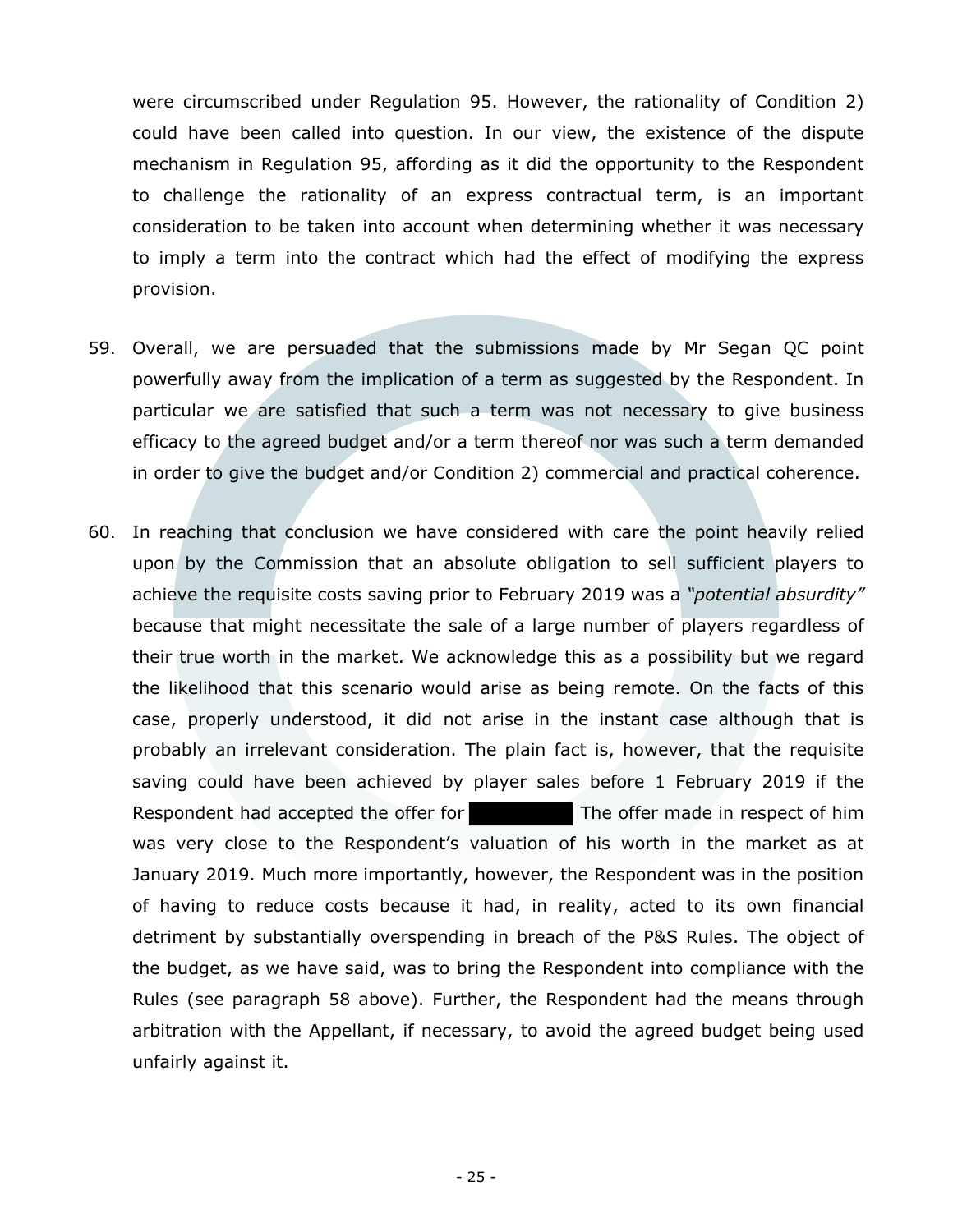61. In her written Skeleton for this appeal, Ms Potts argued that Condition 2) would be unlawful in the absence of the implied term for which she contended. That contention was premised upon the argument that the Respondent was entitled to "*equal treatment*" from the Appellant. She submitted that the governing body should treat all its participants/members equally in the absence of sound objective reasons for departing from that principle. Her argument is encapsulated in paragraph 62 of the Appellant's written Skeleton Argument which is in the following terms:-

> "In this case there was, or would have been, no good objective reason to subjecting the Club (and only the Club) to a condition which required it to jettison its longerterm financial best interests in favour of an arbitrary requirement to generate savings by a prescribed method within a short time frame. By imposing an absolute obligation to generate the relevant saving in the prescribed manner, the Club would have been subjected to more onerous obligations than all the other clubs in the Championship without reasonable justification. That would have been unlawful and, accordingly, the implied term was necessary. The ill-conceived, unfair and therefore unlawful nature of Condition 2 is clear from the fact that the Club complied with the provisions of the P&S Rules for 2018/2019, i.e. the Rules applicable to all Championship clubs, and yet is being charged with misconduct for breaching an onerous obligation imposed solely on the Club without any good objective reason."

62. There is no reference to this argument in the Decision of the Commission. The argument does not appear in the Skeleton Argument presented to the Commission on behalf of the Respondent. Nonetheless, the Appellant does not submit that this point is not open to the Respondent on appeal. Rather, it contended that there was no question of there being an equal treatment meted out to the Appellant since the Respondent was in a different position from the other clubs in the Championship. It had admitted serious breaches of the P&S Rules and, at the time when the agreed budget was concluded, there was a very significant risk that the Respondent would breach those rules in future seasons. Those factors, submitted the Appellant, were a rational and sufficient basis for treating the Respondent differently from other clubs within the Championship.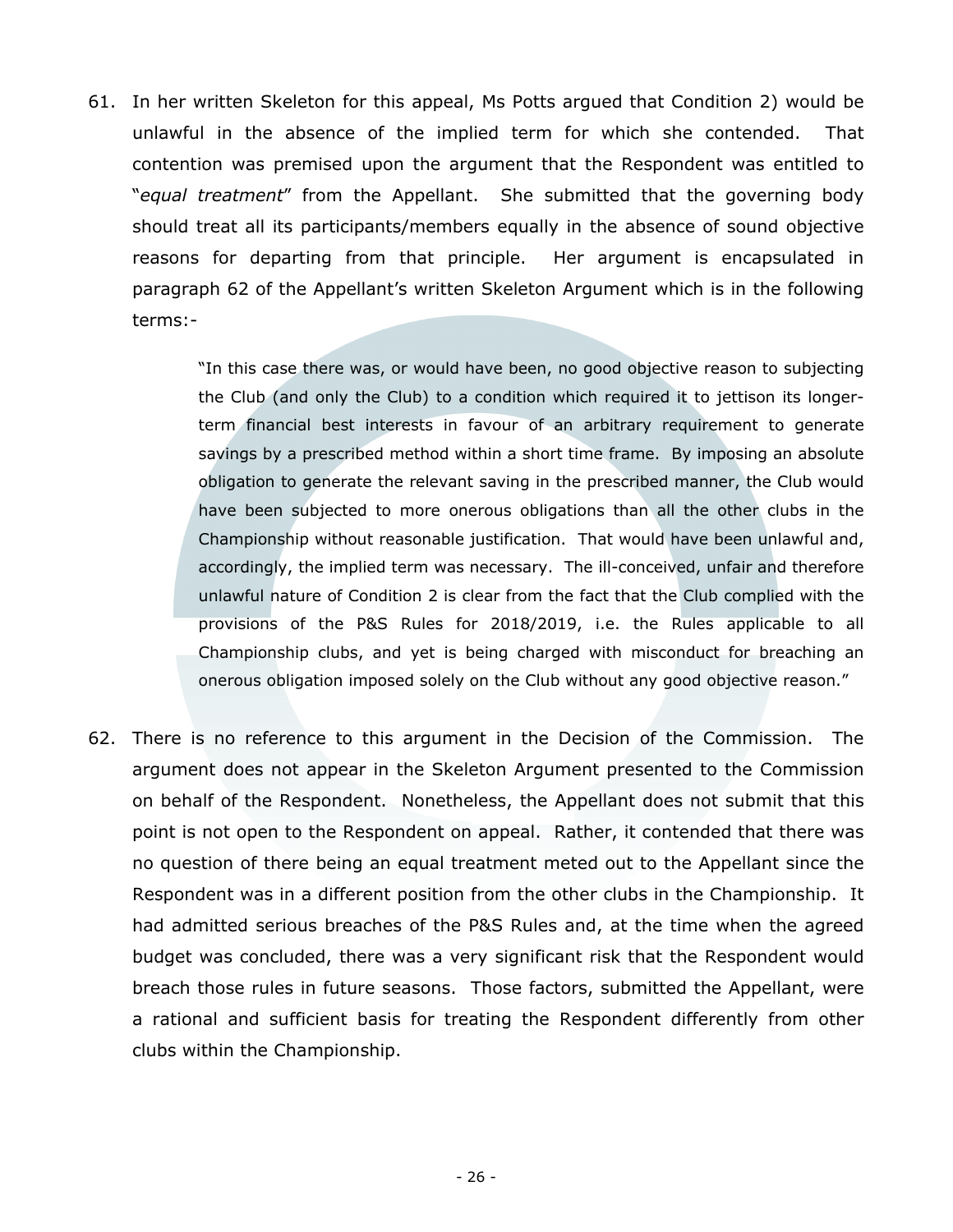- 63. We accept that submission on behalf of the Appellant. In our view, the terms contained within the Appellant's letter of 1 August 2018 constituted a reasonable and rational response on the part of the Appellant to the financial predicament in which the Respondent found itself at that time.
- 64. We have reached the clear conclusion that the Commission was wrong to imply a term into Condition 2) to the effect that the Respondent was required before 1 February 2019 to exercise best endeavours to sell registered players to achieve the required cost saving. In our view, such a term was not necessary to give business efficacy to the contract which had been concluded between the Appellant and the Respondent. On the contrary, we are satisfied that the express terms of the agreed budget were entirely consistent with the stated objectives as set out in the Appellant's letter of 1 August 2018 and that applying the test which the Commission itself identified as to whether an implied term was justified we are satisfied that no such term was necessary to give business efficacy to the contract made between the parties.
- 65. By way of postscript to this ground of appeal we would also like to record that at least two of us (to varying degrees) had reservations about whether it was legitimate to apply a contractual test for the implication of terms to a *"requirement"* specified by the Appellant in its capacity as a regulator. However, both parties argued their respective cases on the basis of such a test. In those circumstances, we were satisfied that it was both appropriate and correct to determine this ground of appeal on the basis of the arguments presented to us by the parties.

#### Ground 2

66. In view of our conclusion upon Ground 1, we can deal with this ground quite shortly. As we have said, the Commission proceeded on the basis that the obligation to use best endeavours to sell registered players to achieve the required cost saving within the specified deadline required the Respondent to do all that it reasonably could to achieve the stated cost saving. That formulation, in our view, was derived from the decision of the majority of the Court of Appeal (Longmore and Moore-Bick LJJ) in *Jet2.Com Limited v Blackpool Airport Limited* [2012] EWCA Civ 417. In his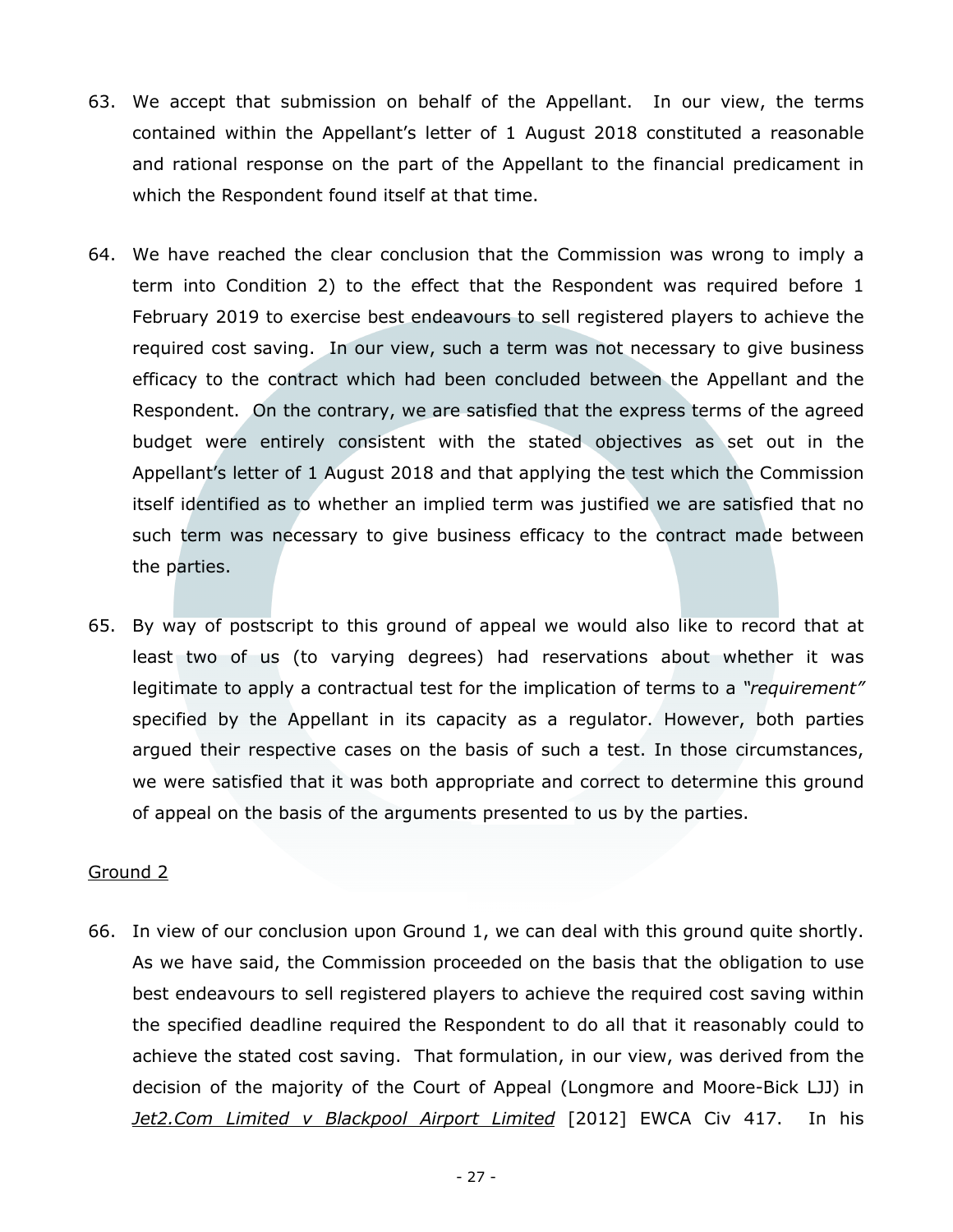judgment Moore-Bick LJ expressly equated the requirement to use best endeavours with the requirement to do all that could reasonably be done at paragraph 31 of his judgment and it is self-evident from the judgement that he found such a formulation to be entirely consistent with much earlier authorities which had been quoted to him by leading counsel for the airport. Longmore LJ did not, in terms, expressly equate the obligation to use best endeavours with an obligation to do all that could reasonably be done to achieve the specified object but he agreed with the judgment of Moore-Bick LJ. Further, during the course of his judgment, he said nothing which suggested that he had in mind a different test from Moore-Bick LJ and quoted with approval the dictum of Laurence J in *Sheffield District Rly Co. v Great Central Rly Co.* [1911] 27 TLR 451 that *"best endeavours does not mean second best endeavours*". That, in our view, very strongly suggests that he was in agreement with the proposition that a requirement to use best endeavours to achieve a stated object required the party subject to the obligation to do all that he reasonably could in order to achieve the objective in question.

- 67. Neither Moore-Bick LJ nor Longmore LJ ruled out the possibility that an obligation to use best endeavours might require the party obliged to act against his financial interests. Both concluded that whether this was so would depend upon the nature of the contract in question and the relevant surrounding circumstances under consideration.
- 68. At the forefront of Ms Potts' submission to us was the contention that the Respondent was not obliged to act against its financial interests upon the true interpretation of the implied term found to exist by the Commission.
- 69. We do not agree with Ms Potts' submission if, as we believe it to be the case, she was asserting that the Respondent was never obliged to act against its financial interests, whatever the circumstances, notwithstanding the obligation to use best endeavours. In our view, the issue of whether the Respondent was obliged to act against its financial interests must be viewed in the context of the agreement itself, the relevant surrounding circumstances and, in relation to those circumstances, the nature and extent of the financial detriment which the Respondent would suffer in the event of it acting against its financial interests.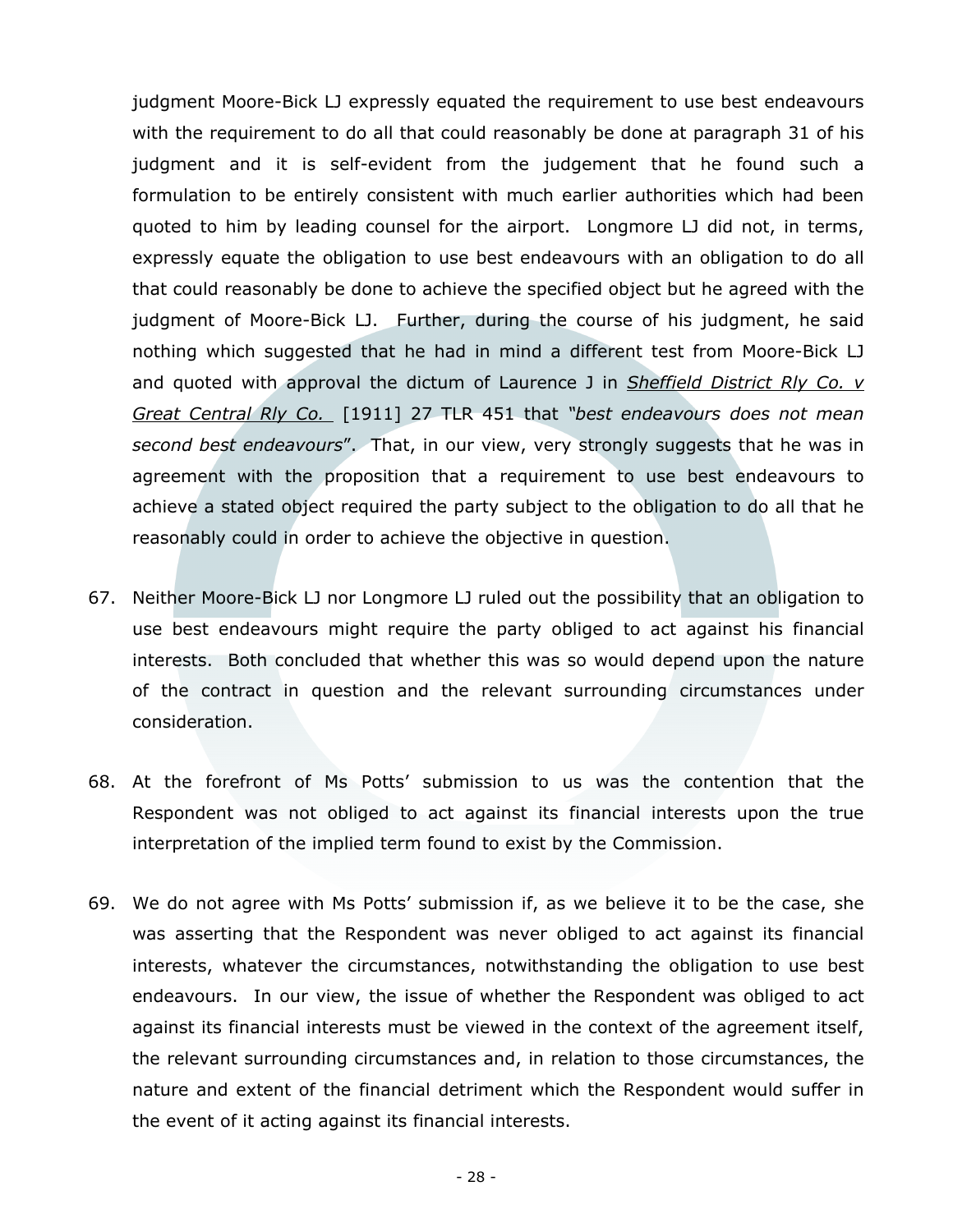- 70. In the instant case, there came a point in time on or prior to 31 January 2019 when the Respondent would have been able to transfer for a sum which was very close to the sum which the Respondent's Board had resolved was acceptable. The difference between a transfer fee of and a transfer fee of with an additional payable subject to conditions was, in our view, and viewed objectively, a financial detriment to the Respondent which was comparatively, and we stress comparatively, minor in nature. Certainly, in our view, no cogent evidence was adduced before the Commission which demonstrated that the acceptance of that offer would have caused the Respondent significant financial detriment. Had that offer been accepted, not only would Condition 2) have been satisfied (with the consequence that potential disciplinary action would have been avoided) but the stated objectives of the contract as a whole and Condition 2) in particular would have been achieved. It must be remembered that players had been acquired by 31 January 2019 in accordance with Condition 1). The two conditions were very much part of a package even allowing for the fact (had it been the case) that the rigour of Condition 2) had been modified by the implied term. In reality, the Respondent was not inclined to transfer one of its star players for a sum which was less than it considered was his minimum value. In our view, an obligation to do all that it reasonably could to achieve the specified cost saving did require the Respondent to transfer **for the sum offered when the contractual term in** question and the surrounding circumstances as we have described them above are considered as a whole.
- 71. For the reasons we have given in this Decision we were satisfied following the hearing that this appeal should be allowed – hence our communication of 11 June 2020.

#### **Sanction**

72. Very little time was spent at the appeal hearing dealing with the appropriate sanction to be imposed if the charge was found proved by us. That is not surprising since (a) this appeal was very much motivated by the desire of the Appellant to have ground 1 determined by an appellate tribunal and (b) a sporting sanction of any significance was always likely to be problematic given that it would have to be